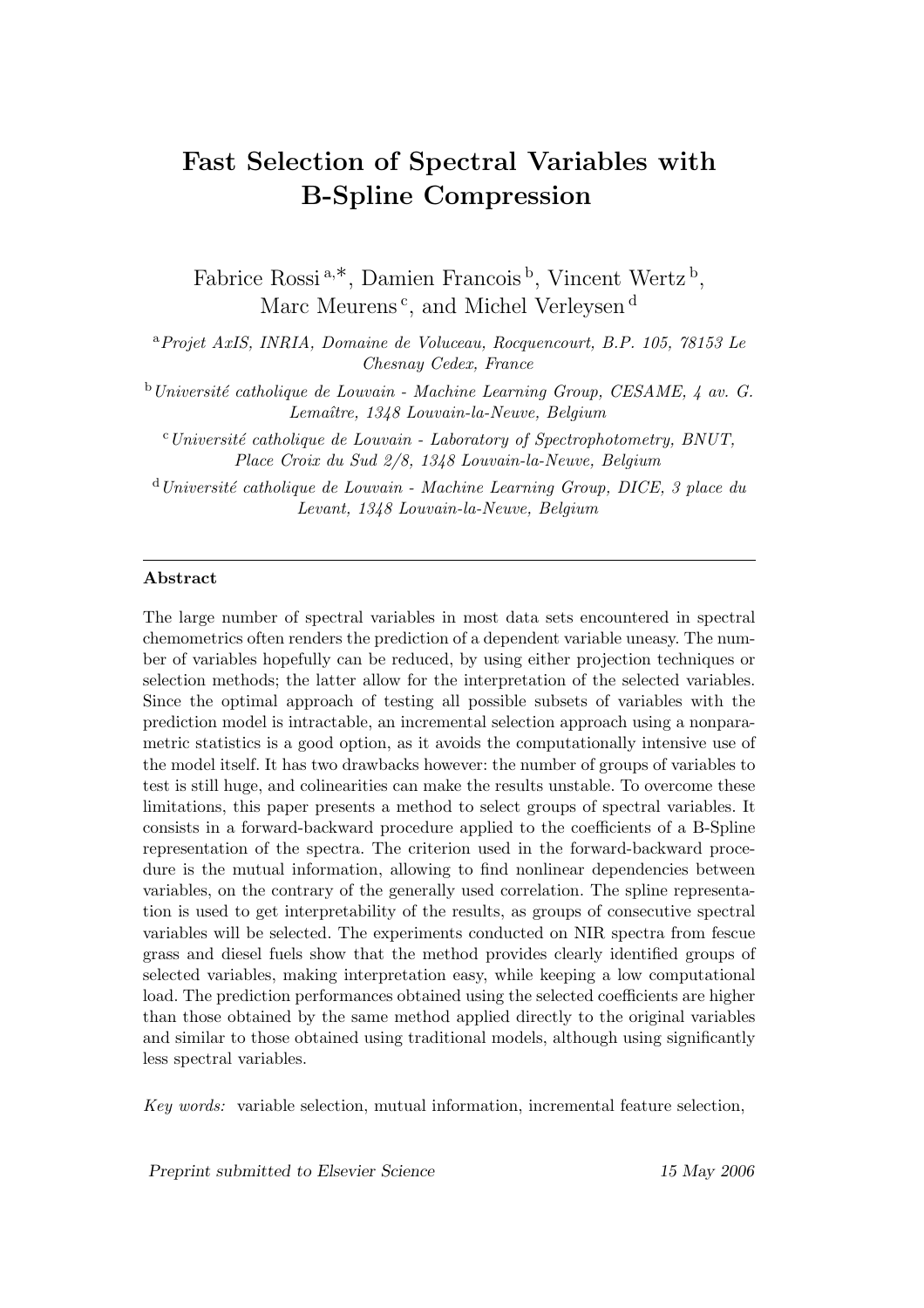### 1 Introduction

Prediction problems are often encountered in analytical spectral chemometrics. They require estimating the unknown value of a dependent variable from, for example, a near-infrared spectrum. Such problems may be encountered in the food (Ozaki et al., 1992), pharmaceutical (Blanco et al., 1999) and textile (Blanco et al., 1997) industry, to cite only a few.

Viewed from a statistical or data analysis perspective, the main difficulty in such problem is to cope with the colinearity between spectral variables: not only consecutive variables in a spectrum are highly correlated by nature, but in addition real applications usually concern databases with a low number of known spectra, and a high number of spectral variables. Any method built on the original spectral variables is thus ill-posed, making feature (spectral variable) selection and/or projection necessary.

Selection and projection methods differ by several aspects. Projection methods are more general by essence, as selection may be regarded as projection with many zero weights. However, projection methods usually build factors (latent variables) that are combinations of a large number of original features. Even if their prediction properties are good, they usually suffer from the fact that the latent variables are hardly interpretable in terms of original features (wavelengths in the case of infrared spectra). On the contrary, selection methods are based on the principle of choosing a small number of variables among the original ones, leading to easy interpretation. Of course, the challenge with selection methods is to obtain prediction performances of the same level as projection ones.

In this work, we are interested in variable selection methods providing interpretability. However, if the whole procedure consisting in selecting the features and building a prediction model on them is kept linear, it will certainly lead to poorer performances than the traditional and widely used PLS (Partial Least Squares), as the latter consists in a projection and a prediction. It is

<sup>∗</sup> Corresponding author.

Email addresses: Fabrice.Rossi@inria.fr (Fabrice Rossi),

francois@csam.ucl.ac.be (Damien Francois), wertz@inma.ucl.ac.be (Vincent Wertz), meurens@bnut.ucl.ac.be (Marc Meurens), verleysen@dice.ucl.ac.be (Michel Verleysen).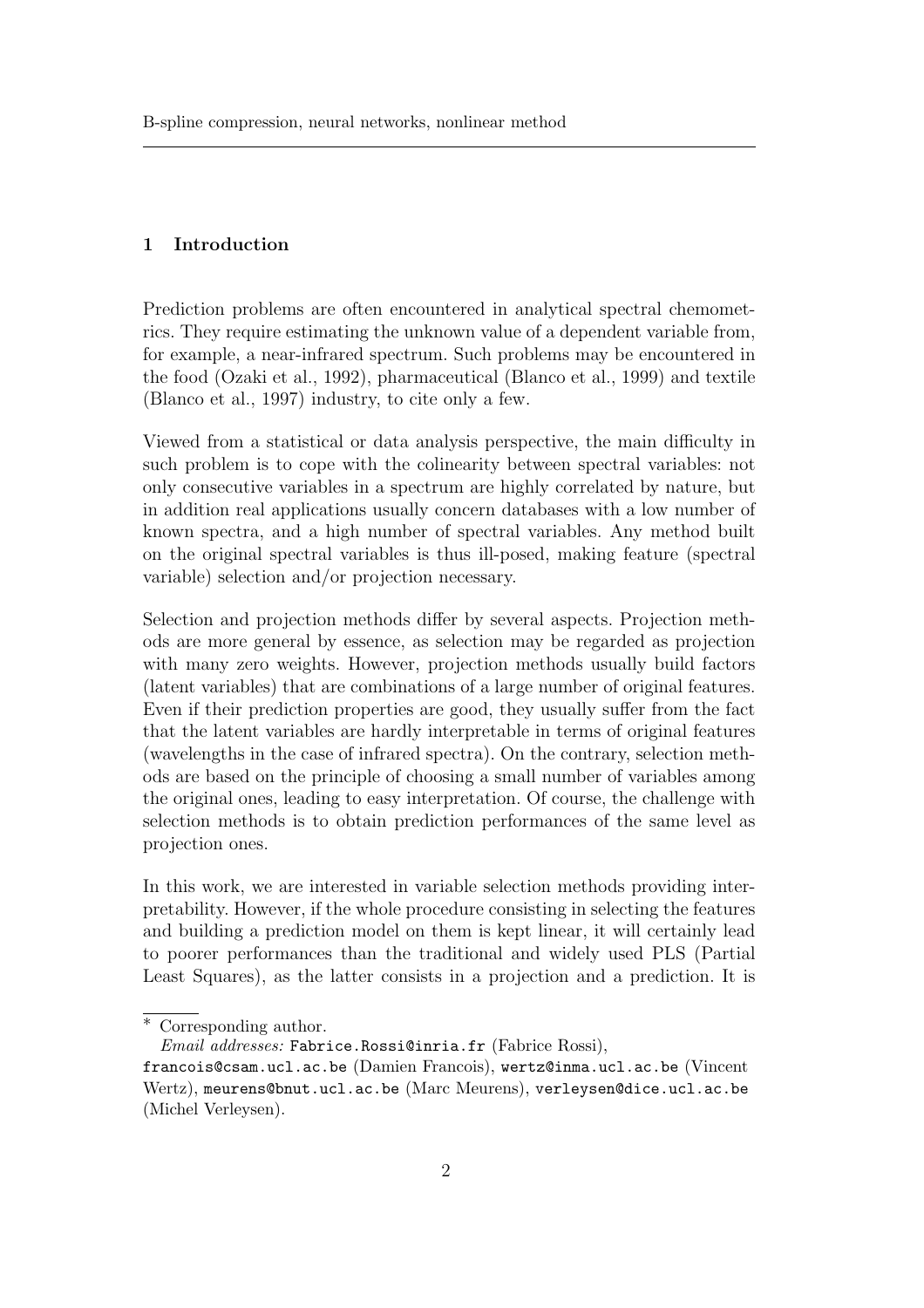thus investigated how nonlinear models may be used, both for selecting the features and performing the prediction.

Nonlinear models could be used in a wrapper approach (Kohavi and John, 1997), in which their estimated generalization performances is used as a relevance criterion for a group of variables. This however, is very demanding in terms of computational load because resampling techniques must be used to estimate accurately the predicted error of the model, in addition to the fact that one model must be learned for each considered feature set. This paper thus focuses on the so-called filter approach: the features are selected prior the use of any prediction model.

Among filter methods, the correlation is the standard criterion to be used for selecting features in a linear way: features with maximal correlation with the dependent (output) variable, and possibly with minimal information between them to avoid redundancy, are selected. Mutual information (see e.g. Cover and Thomas (1991)) extends the correlation to the measure of nonlinear dependencies, while correlation is strictly limited to linear ones. As an example, the correlation between a centered antisymmetric variable and its second power is zero, despite the fact they obviously depend one from another (though in a nonlinear way). The mutual information avoids this drawback, providing a more general and less restricted way to measure dependencies between variables.

The mutual information (MI) has already been used to select variables from near-infrared spectra (Rossi et al., 2006). Despite it provides a promising way to extend state-of-the-art spectral analysis to nonlinear methodologies, the direct selection of variables by MI suffers from some drawbacks. First, the MI estimation becomes difficult as the number of selected variables grows. Indeed in a forward procedure the estimation is faced to the curse of dimensionality, making the estimation of the MI with the last selected feature much more difficult than with the first selected one. Second, the low number of spectra usually available for learning makes the results of the selection highly dependent on the data set: a small change in the data can lead to different selected variable sets, resulting in difficult interpretation. Finally, even though the estimation of the mutual information is less demanding in terms of computation time than the construction of a nonlinear model, the large number of initial variables results in high computation times for the selection.

In this paper, we propose to first reduce the number of variables through a projection of the spectral features before the selection by mutual information. To maintain the interpretability despite the use of a projection, the latter is achieved by ensuring that each coordinate in the projection corresponds to a restricted set of initial features with consecutive wavelengths. The general methodology proposed in (Alsberg, 1993) is followed: spectra are projected on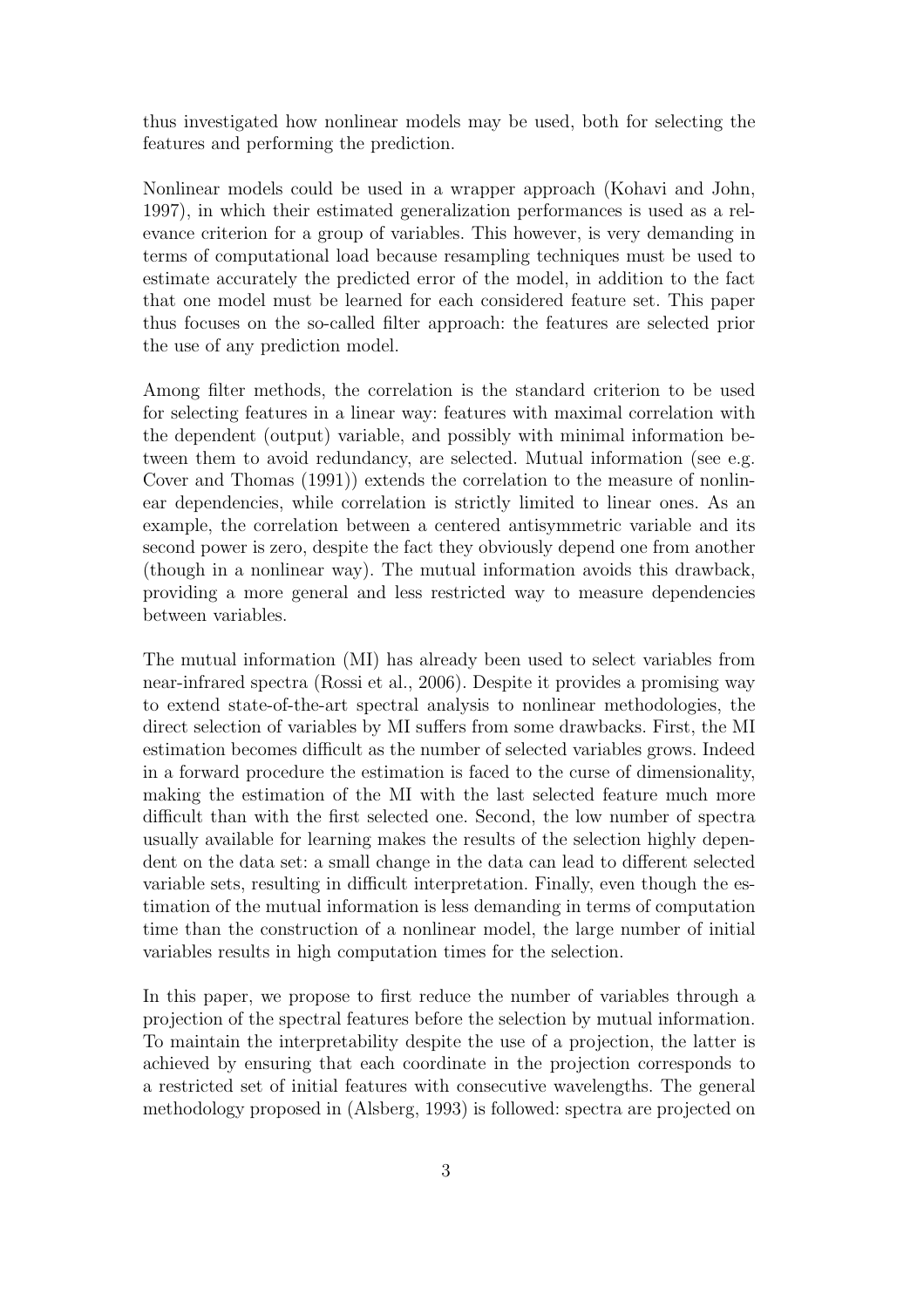a functional basis. More precisely, as in e.g. (Alsberg and Kvalheim, 1993), a projection on a basis of B-splines is chosen, rather than wavelets for example; indeed B-splines have the advantage that they span a restricted interval of wavelengths, and that the intervals are roughly of the same length over the whole range. As a consequence, each coefficient depends on the value of the corresponding spectrum on a limited wavelength interval. The complete procedure then consists in replacing the spectra by their B-spline coefficients, in selecting relevant coefficients by measuring their mutual information with the output variable, and by predicting the latter using Radial-Basis Function networks (any other nonlinear model could be used). All three steps are nonlinear, giving to the procedure the necessary flexibility to reach high performances both in prediction and in interpretation. Design parameters that are unavoidable in a nonlinear context, such as the number of B-splines to be used in the projection, are set automatically (without the necessity of a user's choice) using a cross-validation method.

This paper shows that the prediction results obtained by this procedure are comparable than those obtained through conventional linear techniques such as PLS. In addition interpretability is added, as the number of wavelengths selected by the procedure remains low, making it possible to identify which wavelengths are responsible for the phenomenon to predict. Moreover, B-spline compression allows us both to reduce the feature selection running time and to increase the quality of the prediction results compared to the same nonlinear procedure applied directly to the original spectral variables.

Section 2 of this paper reminds how spectra can be projected on a basis of B-splines, details how the number of B-splines can be set automatically and analyzes the computational complexity of the procedure. Section 3 presents the mutual information criterion and its use in a forward-backward procedure. It also investigates the computational complexity of the forward-backward method. Section 4 shows examples of the application of the proposed method on two data sets. The first one consists of NIR spectra obtained from fescue grass; the aim is to predict the nitrogen content of the plant. The second one is a database of spectra from fuel samples for which the goal is to predict the Cetane Number of the fuel.

## 2 B-splines

### 2.1 Functional representation of spectra

As pointed out in the introduction, the performances of variable selection procedures decrease with the number of initial variables, while their running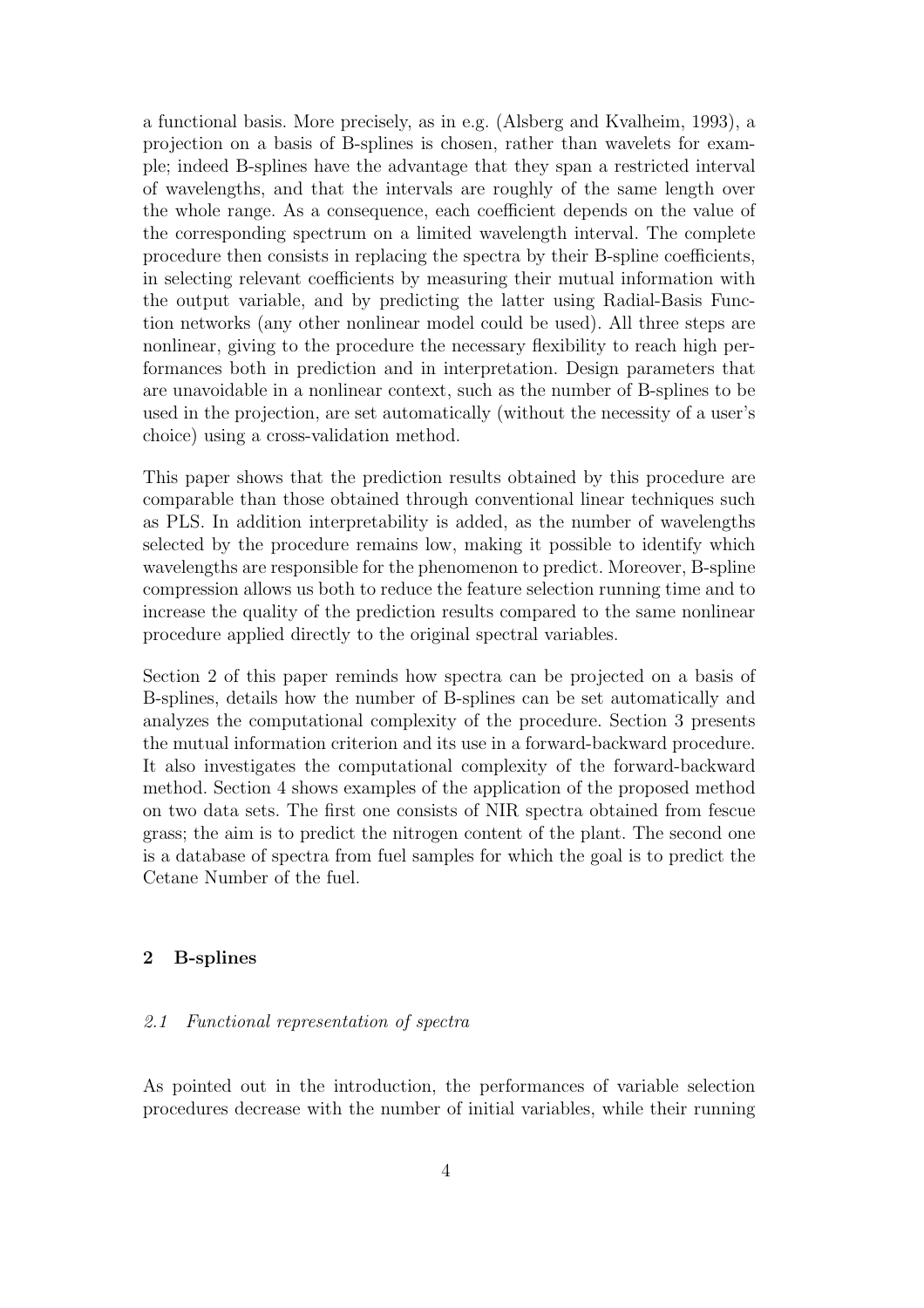time increases. Our goal is therefore to reduce the set of initial variables in a simple way that preserves information and interpretability. This can be done by leveraging the functional nature of spectra, following the general approach initiated in (Alsberg, 1993) and the principals of Functional Data Analysis (Ramsay and Silverman, 1997).

A spectrum can be viewed as a smooth function s that maps a wavelength interval  $[w_{\min}, w_{\max}]$  to the measured response, for instance the transmittance of the studied sample. A spectral variable  $X_w$  corresponds to the value taken by the function at a specific wavelength, i.e., to  $X_w(s) = s(w)$  for a given wavelength  $w \in [w_{\min}, w_{\max}]$ . We denote  $w_1, \ldots, w_N$  the wavelengths used by the spectrometer (numbered in increasing order) and  $X_1, \ldots, X_N$  the corresponding original spectral variables.

A simple way to reduce the number of variables is to replace each spectrum by its best approximation by a linear combination of  $n$  basis functions, with  $n$ smaller than N. Let us consider n functions  $(\phi_i)_{1\leq i\leq n}$  from  $[w_{\min}, w_{\max}]$  to  $\mathbb R$ (the set of real numbers). The best approximation of a spectrum s, in the sense of the squared reconstruction error, is obtained by minimizing the following error with respect to  $(a_{s,i})_{1\leq i\leq n}$ :

$$
\sum_{j=1}^{N} \left( s(w_j) - \sum_{i=1}^{N} a_{s,i} \phi_i(w_j) \right)^2.
$$
 (1)

This type of quadratic optimization problem is easy to solve; it is well known, see e.g. (Ramsay and Silverman, 1997), that the  $(a_{s,i})_{1\leq i\leq n}$  are obtained from the  $(s(w_j))_{1\leq j\leq N}$  via a linear transformation that depends only on the  $(\phi_i)_{1\leq i\leq n}$  and on the  $(w_i)_{1\leq i\leq N}$ . In other words, there is a  $n \times N$  matrix R such that for all  $s$  and  $i$ :

$$
a_{s,i} = \sum_{j=1}^{N} R_{i,j} s(w_j).
$$
 (2)

This allows us to define n new variables  $A_1, \ldots, A_n$  from the N original ones by:

$$
A_i = \sum_{j=1}^{N} R_{i,j} X_j.
$$
 (3)

The main difficulty of this approach lies in the choice of the set of functions  $(\phi_i)_{1 \leq i \leq n}$ . They must provide good approximations of the original spectra for a small value of  $n$  (compared to  $N$ ) while preserving interpretation abilities: in practice, we need each  $A_i$  to depend only on a small localized subset of the original variables.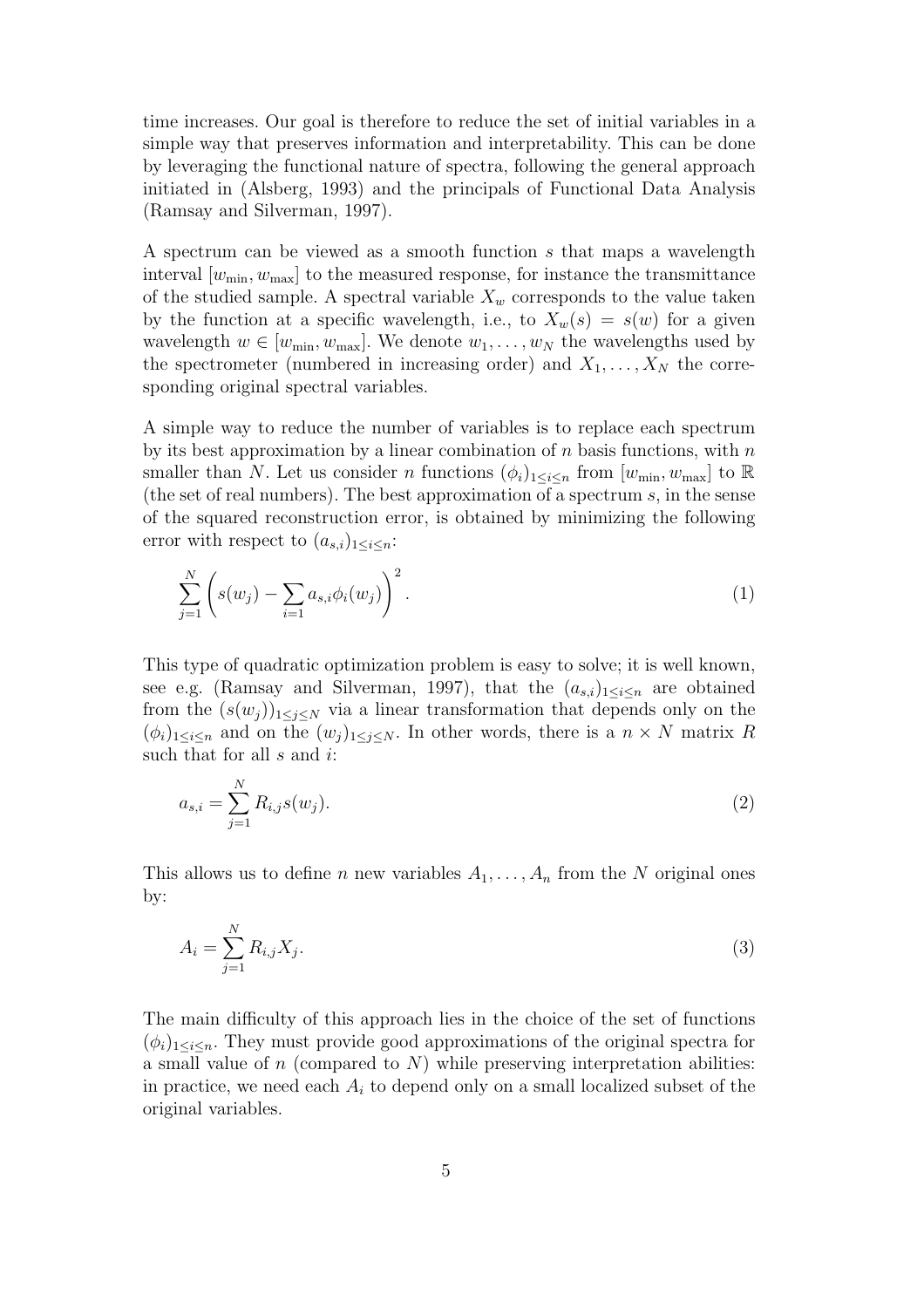#### 2.2 Spline approximation

A simple solution is obtained by using a spline approximation, i.e. a piecewise polynomial representation of the spectra. This is done by splitting the original wavelength range into p sub-intervals, defined by the  $p + 1$  values,  $t_0, \ldots, t_p$ , called knots, such that  $t_i < t_{i+1}$ ,  $t_0 = w_{min}$  and  $t_p = w_{max}$ . A spline of order d (de Boor, 1978) is a function f from  $[w_{\min}, w_{\max}]$  to R such that:

- f is a polynomial of degree  $d-1$  on each interval  $[t_k, t_{k+1}]$ ;
- f is  $C^{d-2}$  on  $[w_{\min}, w_{\max}]$  (i.e., f is continuous and has continuous derivatives up to order  $d-2$ ).

The regularity constraints imposed on splines are adapted to spectrometric applications: spectra are generally very smooth and are therefore very accurately represented by splines of small order (e.g. 4 or 5).

The vector space of splines of order d based on the knots  $(t_k)_{0\leq k\leq p}$  has a basis made of  $p-1+d$  *B-splines* (see e.g. (de Boor, 1978) for details),  $B_1^d, \ldots, B_{p-1+d}^d$ . Each B-spline is a spline with a localized support: it is positive on only at most d consecutive intervals. This basis can be used to define  $n = p - 1 + d$  new variables, as proposed in the previous section. It should be noted that choosing  $p$  and  $d$  is not enough to define an unique B-spline basis: the positions of the knots have to be specified. In this paper, we split  $[w_{\min}, w_{\max}]$  into p subintervals of equal length, but adaptive schemes could be used as long as the knots are identical for all spectra.

B-splines are very computational efficient. In the case of arbitrary functions  $(\phi_i)_{1 \leq i \leq n}$ , calculating  $(a_{s,i})_{1 \leq i \leq n}$  for one spectrum costs  $O(n^2N)$  operations (when  $n \leq N$ ), whereas its is only  $O(N)$  for n B-splines, because of the localized supports (see e.g. Ramsay and Silverman (1997)). Computational details on B-splines can be found in de Boor (1978) or in e.g. Alsberg and Kvalheim (1993); Olsson et al. (1996).

### 2.3 B-spline coordinates

Spectra representation by B-splines of degree 0 (i.e. of order 1), which corresponds to piecewise constant approximation, has been used for compression purpose, see, e.g., Alsberg and Kvalheim (1993); Alsberg et al. (1994); Alsberg and Kvalheim (1994); Olsson et al. (1996). Those papers take advantage of the linear relationship between a spectrum and its coordinates on the Bspline basis. When the coordinates are used as inputs to a linear method (such as Principal Component Analysis, as in Alsberg and Kvalheim (1994)), the results of the method can be applied directly to the original spectra by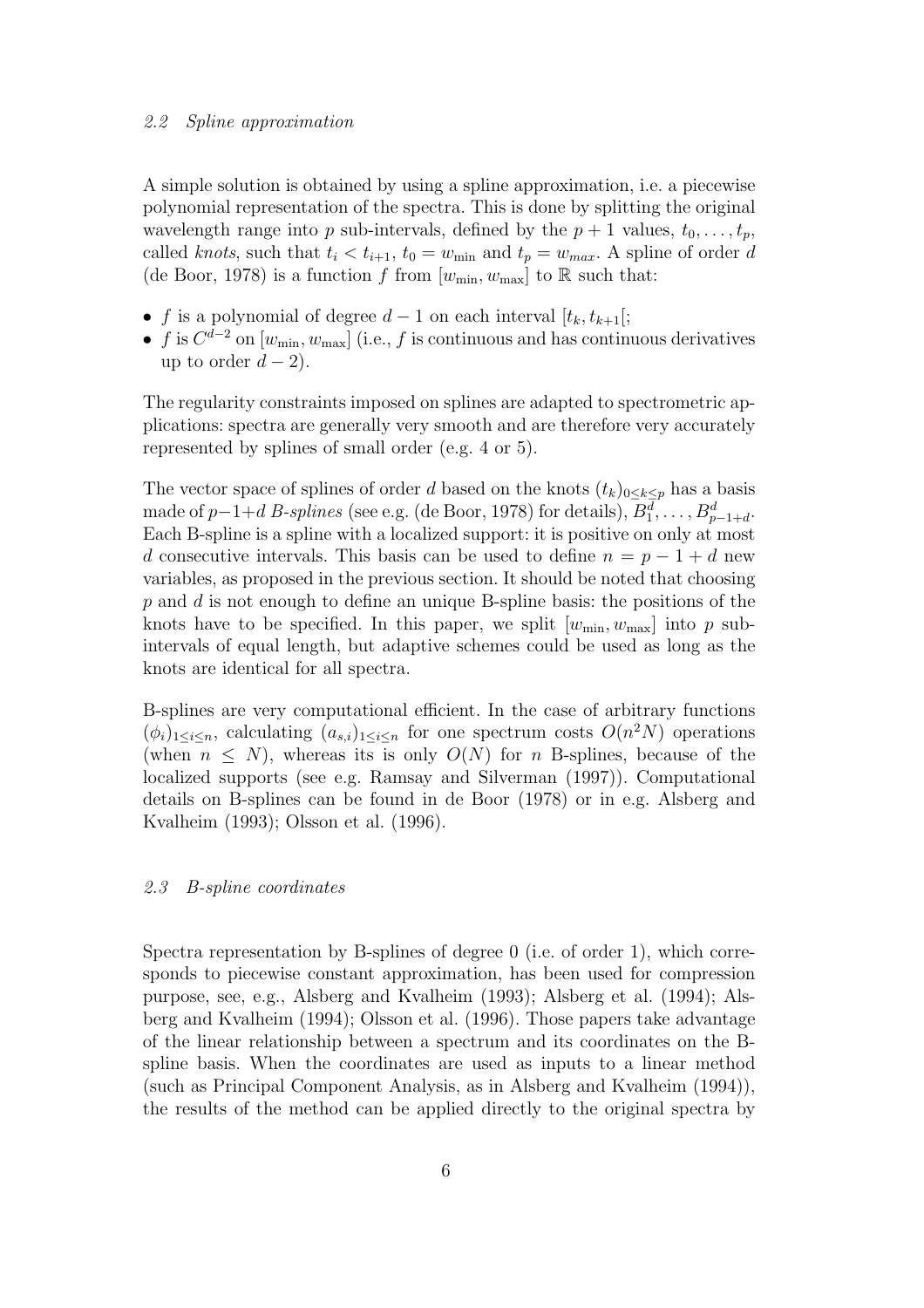combining both linear transformations. In our application, we use the compression property already explored in earlier work, but we also take advantage of the localization properties of the B-splines to preserve interpretability of the variables.



Fig. 1. Graphical representation of  $R_{65,k}$  for a B-spline of order 5 basis with 155 B-splines calculated for 1050 original spectral variables

Because of the localized supports of the B-splines, the linear transformation expressed by the matrix  $R$  used in Equations 2 and 3 has an interesting property: most of the values in  $R$  are very small and significant values are localized, as illustrated in Figure 1. This property preserves interpretability as it allows to determine which wavelength range of the original spectra contributes significantly to the value of a chosen new variable.

Based on this idea, a wavelength range  $[w_{l_i}, w_{u_i}]$  for  $A_i$  can be easily estimated. Given a precision ratio  $\epsilon > 0$ , the indexes of the bounds of the interval are

$$
l_i = \max\left\{1 \leq j \leq N \left|\max_{1 \leq k < j} |R_{ik}| < \epsilon \max_{1 \leq k \leq N} |R_{ik}|\right\},\right\} \tag{4}
$$

$$
u_i = \min\left\{1 \leq j \leq N \left|\max_{j < k \leq N} |R_{ik}| < \epsilon \max_{1 \leq k \leq N} |R_{ik}| \right\},\right\} \tag{5}
$$

with the convention that  $\max_{1 \leq k \leq 1} |R_{ik}| = \max_{N \leq k \leq N} |R_{ik}| = 0$ . The lower bound  $w_{l_i}$  corresponds to the largest index j such that all coefficients  $R_{ik}$  for  $k < j$  are smaller than  $\epsilon$  times the maximal coefficient. The upper bound  $w_{u_i}$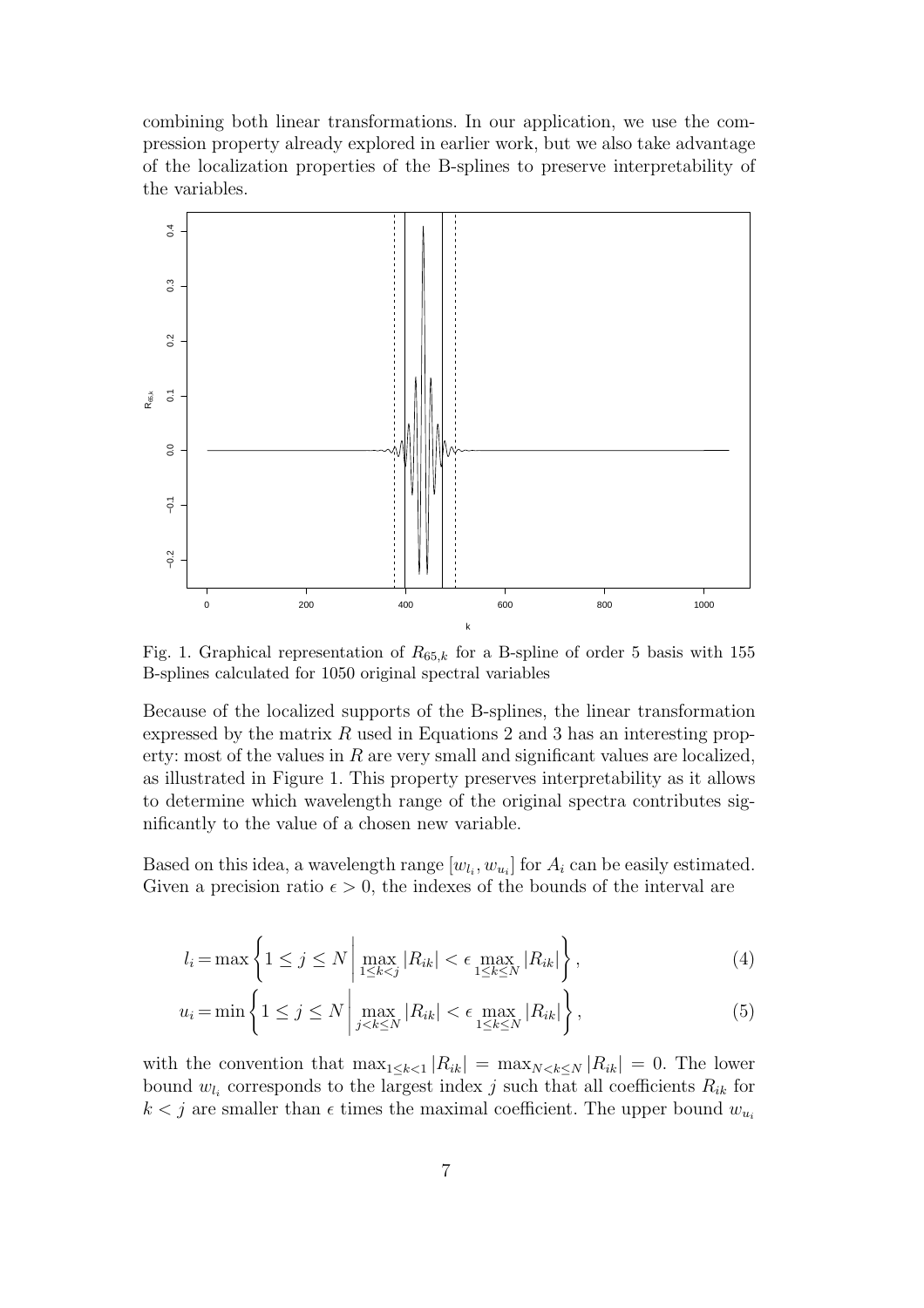is defined in a symmetric way. Figure 1 displays two wavelength intervals: the vertical solid lines give the bounds of the interval calculated for  $\epsilon = 0.05$  and the dashed lines correspond to  $\epsilon = 0.01$ .

### 2.4 Choosing the B-spline basis

A critical point of this approach is to determine a correct value for  $n$ , the number of new variables. A small value of n corresponds to an efficient variable selection but also to a poor approximation of the spectra. On the contrary, a high value for n ensures almost perfect approximation of the spectra, but does not bring any improvement in terms of variable selection.

For efficiency reasons, a wrapper approach, in which the optimal value of n would be chosen according to the quality of prediction model built with the selected variables, is not possible; a filter approach is preferred. However, the regular approximation error of the spline representation is not a reliable criterion: it will tend to favors the highest possible value of  $n$ , i.e. almost N.

Our solution is based on a leave-one-out (loo) criterion (as in Rossi et al. (2005)). Let us first recall the definition of the leave-one-out error for a single spectrum s and a specific B-spline basis  $B_1^d, \ldots, B_n^d$ . The loo error is based on estimating the effects of removing one evaluation point of s (a wavelength) on the quality of the approximation of s at this point. To do this, we define for all  $1 \leq k \leq N$  the coordinates  $a_{s,i}^{(-k)}$  as the optimal coefficients for the B-spline representation of  $(s(w_1), \ldots, s(w_{k-1}), s(w_{k+1}), \ldots, s(w_N))$ . Those coefficients minimize

$$
\sum_{j=1,j\neq k}^{N} \left( s(w_j) - \sum_{i=1}^{n} a_{s,i}^{(-k)} B_i^d(w_j) \right)^2.
$$
 (6)

The leave-one-out error for the spectrum s is then

$$
LOO(s, n) = \frac{1}{N} \sum_{k=1}^{N} \left( s(w_k) - \sum_{i=1}^{n} a_{s,i}^{(-k)} B_i^d(w_k) \right)^2.
$$
 (7)

The advantage of the loo error over the regular approximation error is that it favors stable solutions for which the removal of one observation does not modify significantly the spline approximation.

The calculation of the loo error might appear computationally-intensive, but efficient algorithms exist (see e.g. Ramsay and Silverman (1997)): they scale in  $O(nN)$  for one spectrum.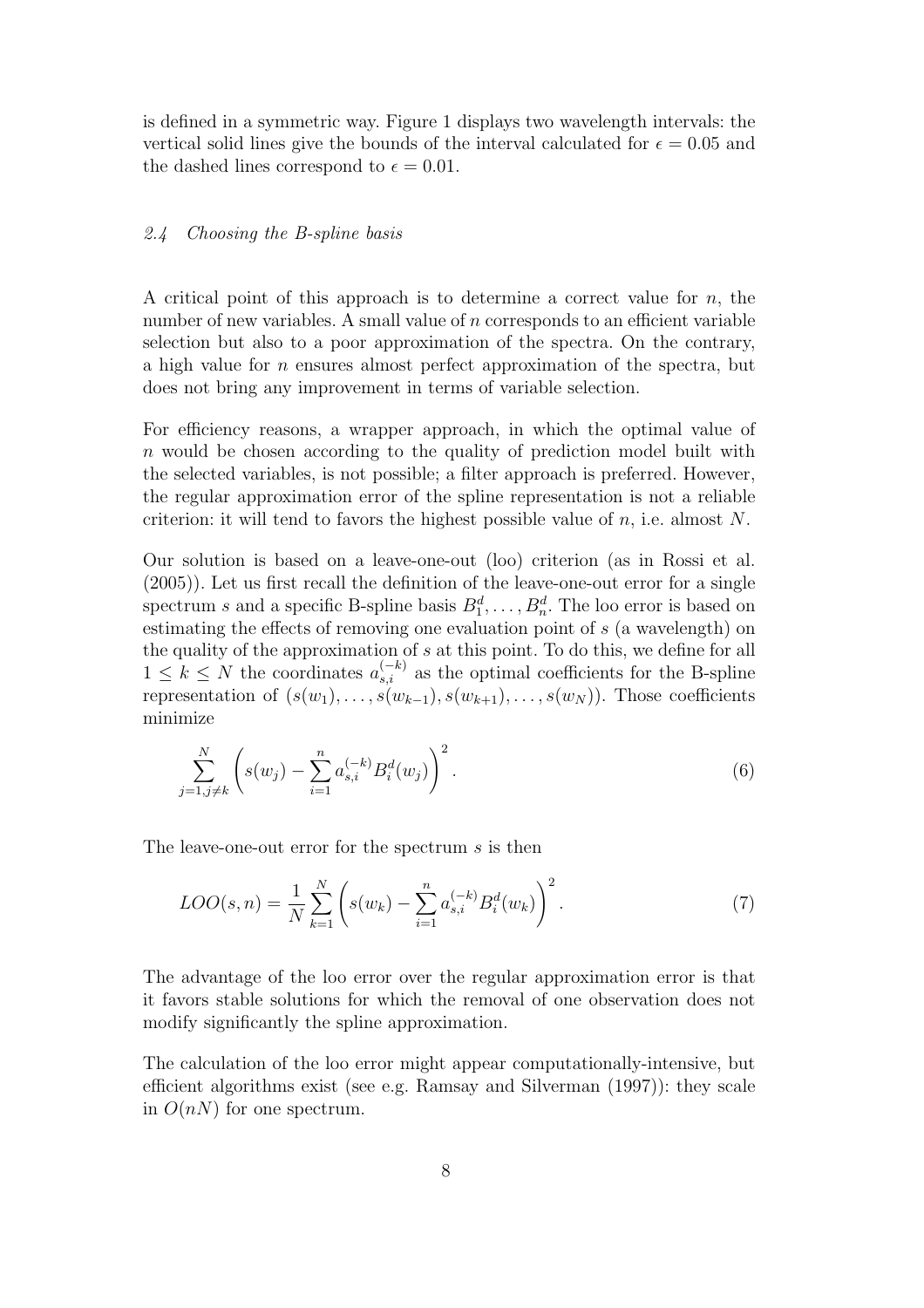The total leave-one-out error for a set of  $P$  spectra is obtained by simply summing the individual loo errors, i.e.  $LOO(n) = \sum_{l=1}^{P} LOO(s_l, n)$  (the computation cost is  $O(nNP)$ ). This value is used to select the optimal n, via a simple brute force minimization. The simplest solution consists in calculating  $LOO(n)$  for all possible values of n in a reasonable range, for instance  $[N/20, N/2]$ . The worst case total complexity of this approach is dominated by  $O(N^3P)$ . Heuristics can be used in practice to reduce this cost, for instance by testing a few values in  $[N/20, N/2]$  and then by testing all the possible solutions in a small sub-interval of  $[N/20, N/2]$ .

### 3 Variable selection

The projection of each spectrum as described in the previous section results in  $n$  B-spline coefficients. The next objective is to select which of these coefficients are important for the prediction of the output (response) variable. This is achieved through variable selection.

The benefits of variable selection, or feature selection are twofold. First, it allows building an efficient prediction model of the response variable, which we call  $\mathbf{Y}$ , by reducing the data space dimension. As the complexity of most model structure increases at best linearly, and at worst exponentially with the dimension of the data, reducing the dimension can help avoiding overfitting and reducing computation times. Second, feature selection methods identify which features are relevant for the problem at hand. Although they do not help discovering the mechanisms by which the inputs interact together, they can identify the elements that have an influence on the problem considered. This provides the interpretability that is needed in most real-world applications. In this section, a set of features will be denoted  $X$  and contains either spectral variables  $X_w$  or spline coordinates  $A_i$ . It is viewed here as random vector whose dimension  $n$  is the number of spectral or spline variables it contains.

A feature selection method needs to combine two elements. The first one is a measure to score a feature subset to evaluate its potential for prediction. The mutual information criterion is a good choice as it is nonparametric (it does not assume any distribution of the features) and model-independent (it is generic and does not make use of a specific prediction model). The second element is a procedure that explores the candidate feature subset space in order to find the optimal one. This can be done with incremental algorithms such as the forward-backward search procedure. Although this class of algorithms is suboptimal in the sense that it does not ensure finding the optimal feature subset among all possible ones, it often presents a good trade-off between accuracy and computation time.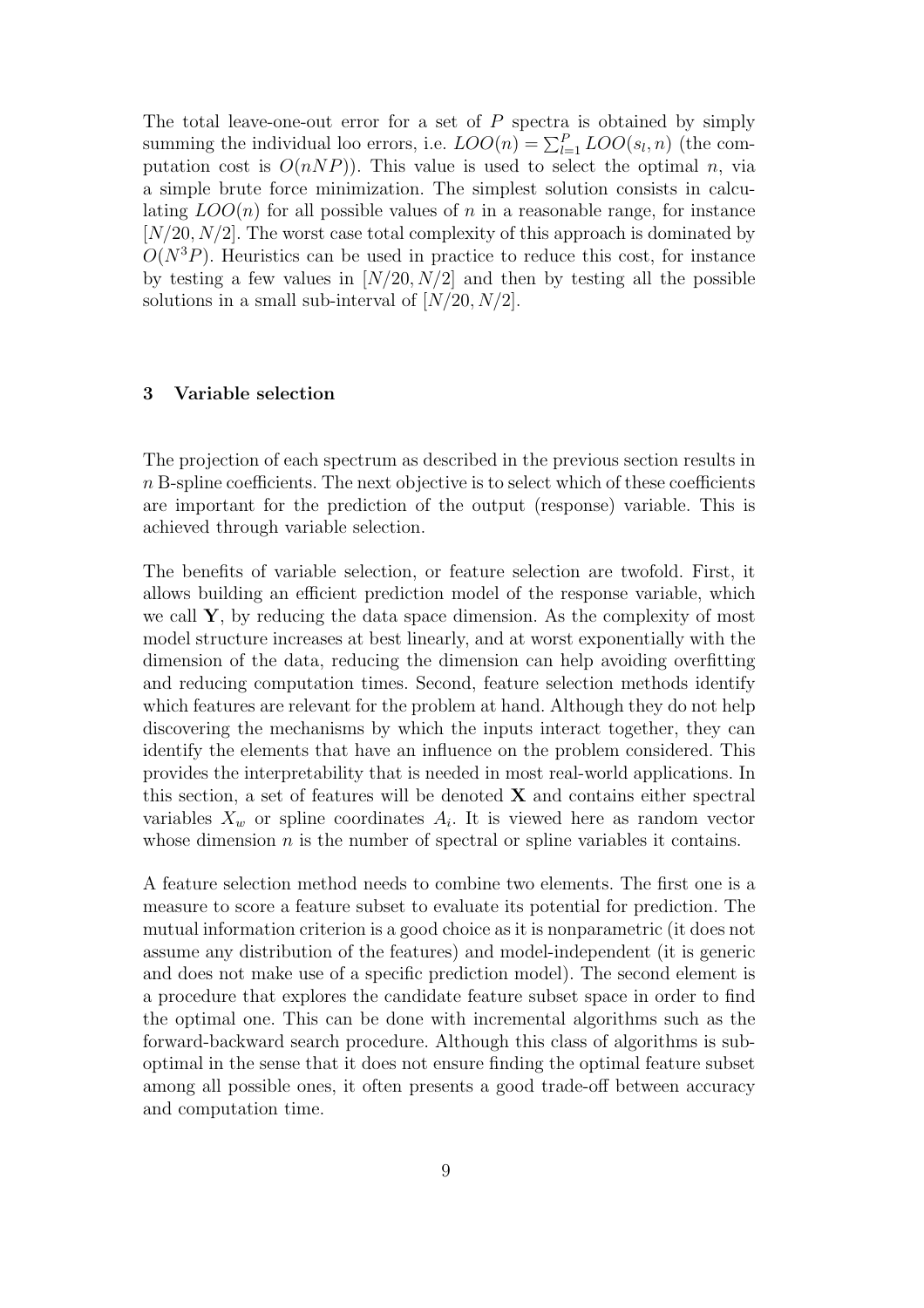The remaining of this section will introduce the mutual information criterion and the forward-backward incremental search.

### 3.1 Mutual information

To evaluate the relevance of a group of features in terms of prediction potential, we will estimate the mutual information between that group of features and the variable to predict. The mutual information of two variables is the amount of uncertainty that is lost on one variable when the other is known, and vice versa.

The uncertainty of a variable can be estimated through its entropy. The entropy of a real-valued random vector  $\bf{Y}$  is a non-negative value given by (Shannon and Weaver, 1949)

$$
H(\mathbf{Y}) = -\int \mu_{\mathbf{Y}}(y) \log \mu_{\mathbf{Y}}(y) \, \mathrm{d}y,\tag{8}
$$

where  $\mu_Y$  is the probability density function of Y.

The entropy of  $Y$  when the value of some other random vector  $X$  is known is the conditional entropy:

$$
H(\mathbf{Y}|\mathbf{X}) = -\int \mu_{\mathbf{Y},\mathbf{X}}(y,x) \log \mu_{\mathbf{Y}}(y|\mathbf{X}=x) \, dydx. \tag{9}
$$

The difference between those two values, i.e. the difference between the entropy of Y and the entropy of Y conditioned on X is called the mutual information between  $Y$  and  $X$ :

$$
I(\mathbf{Y}, \mathbf{X}) = H(\mathbf{Y}) - H(\mathbf{Y}|\mathbf{X}).
$$
\n(10)

It is symmetric and measures the amount of information a variable can bring about the other. The mutual information is zero if and only if the variables are independent; it is thus well suited to measure the relevance of  $X$  to predict the values of  $\mathbf{Y}$  (Battiti, 1994).

In practice, the mutual information has to be estimated from the data set, as the exact probability density functions in the above equations are not known. The most sensitive part of the estimation of the mutual information is the estimation of the joint probability density function  $\mu_{\mathbf{Y},\mathbf{X}}$ . Several methods have been developed in the literature to estimate such joint densities (Scott, 1992). Unfortunately, most of them require a sample whose size grows exponentially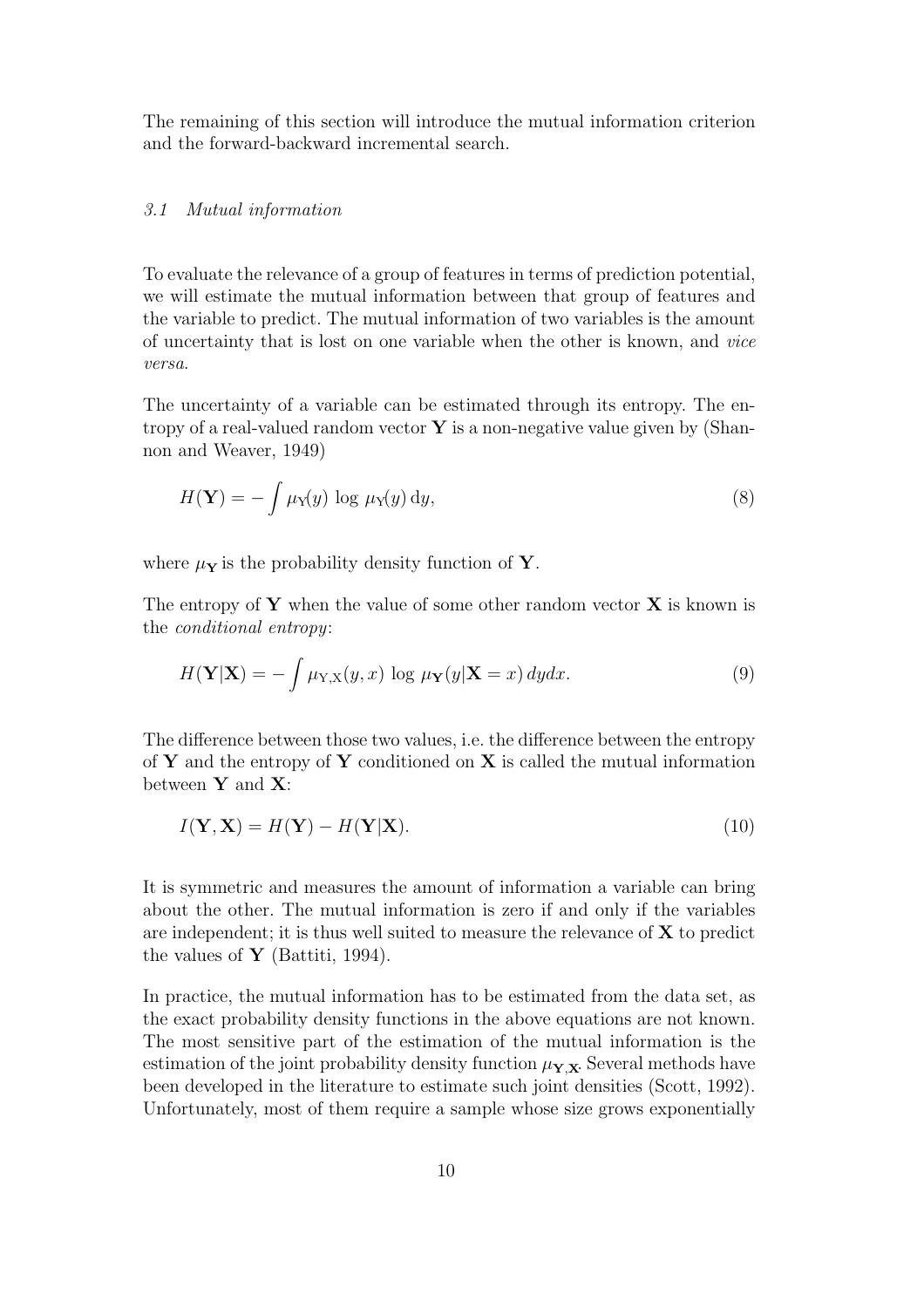with both the dimensions of  $X$  and  $Y$  to provide an accurate estimation. Since most applications consider one output at a time, the dimension of  $Y$  is one. However, in the next section, we will see that the mutual information has to be estimated between a set of features and the variable to predict; therefore, the dimension of  $X$  grows and can potentially be as large as the total number of features.

A method that does not so dramatically depend on the sample size is the method developed by (Kraskov et al., 2004). It is based on a nearest neighbors statistic. The core of the algorithm is the assumption that data element that are close in the space will correspond to similar values of the variable to predict.

The algorithm described in (Kraskov et al., 2004; Rossi et al., 2006) needs  $O(nP^2)$  operations, where *n* is the dimension of **X** and *P* is the sample size (here the number of spectra). However, using heuristics, the algorithm has been implemented in such a way to have an average complexity that is linear in both the dimension and the sample size<sup>1</sup>.

### 3.2 Forward-backward procedure

Searching for the optimal (according to the mutual information criterion for example) feature subset actually requires to evaluate the mutual information between all  $2<sup>n</sup> - 1$  possible subsets and the variable to predict. This, especially for spectrophotometric data, is often intractable. Combinatorial optimization algorithms, such as a genetic or simulated annealing ones, are rather efficient and could be used (see Kohavi and John 1997); they however demand a lot of computations to converge. Incremental (greedy) algorithms are cheaper and usually perform efficiently too (Aha and Bankert, 1996). They are suboptimal in the sense that there is no guarantee that they will find the optimal subset, because they choose one feature at a time and never question that choice afterward. However, they only need  $O(n^2)$  evaluations of the mutual information to find the (sub-optimal) solution. They nevertheless will often find a good subset. The procedure actually is optimal when the features are independent.

The forward-backward procedure acts in two stages. The first stage, the forward phase, consists in adding features one by one. At each iteration, the feature chosen to incorporate the current subset is the one that most increases the mutual information with the variable to predict. The process is stopped when adding any new feature actually decreases the mutual information. The second stage is the backward phase. During this stage, features are eliminated one at a time. The feature that is excluded from the current feature subset is

<sup>&</sup>lt;sup>1</sup> The MILCA toolbox: http://www.fz-juelich.de/nic/cs/software/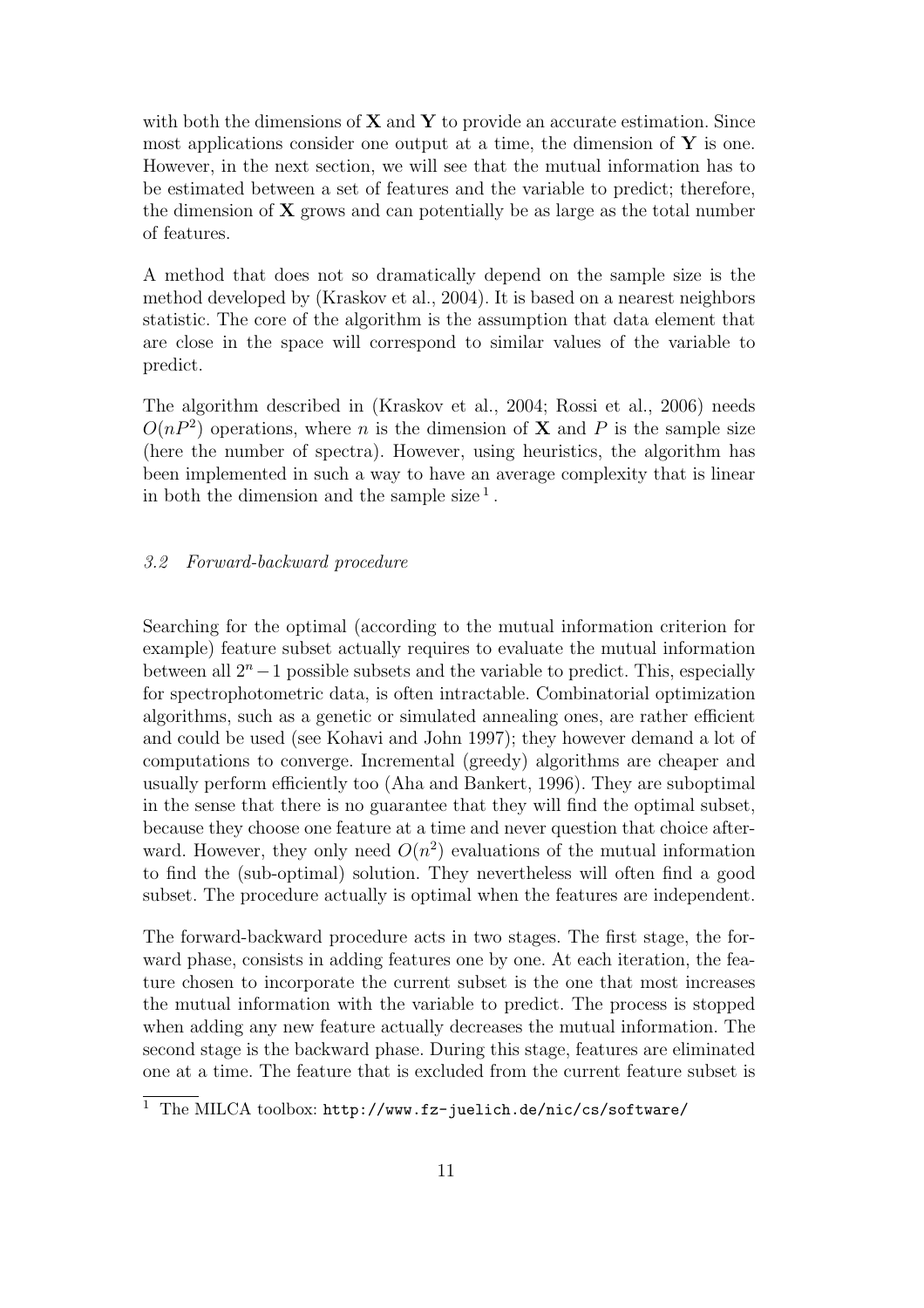the feature that most increases the mutual information when it is discarded. As in the first stage, the backward phase stops when discarding any other feature decreases the mutual information of the subset with the variable to predict.

#### 3.3 Computational cost

Let us consider  $n$  initial variables. At each iteration of the forward stage, all features that are not already selected in the current set have to be tested. So at iteration i there are  $n - i$  subset evaluations to perform. Since there are n features at the beginning, the maximum number of evaluations is:

$$
\sum_{i=0}^{n-1} n - i = \frac{3n}{2}(n+1).
$$
\n(11)

Since the nearest-neighbor-based estimation of the mutual information is linear in the dimension n and quadratic in the number of data points  $P$ , the total complexity of the algorithm is  $O(n^3P^2)$ . Similar calculations lead to the same result for the backward procedure.

Consequently, reducing in advance the initial number of features can dramatically decrease the computation time. Of course, the method used to reduce the initial number of features must not be more complex than the forwardbackward procedure.

Given the complexity of the loo estimation for the splines detailed in Section 2.3, and the fact that at most  $O(N)$  B-splines can be used, the total worst case complexity of the spline construction procedure is  $O(N^3P)$ .

If the forward-backward method is applied to the  $N$  spectra variables, it will of course require  $O(N^3P^2)$  operations.

Therefore, since the value of  $n$  determined by leave-one-out is often much smaller than N, the overall cost of the procedure, that is  $O(N^3P) + O(n^3P^2)$ is smaller than the cost of the forward-backward procedure conducted on all the spectral variables, which is  $O(N^3P^2)$ . Actually, working with the spline coordinates instead of the spectral variables is much cheaper when

$$
\frac{1}{P} + \left(\frac{n}{N}\right)^3 < 1,\tag{12}
$$

which is satisfied most of the time in practice.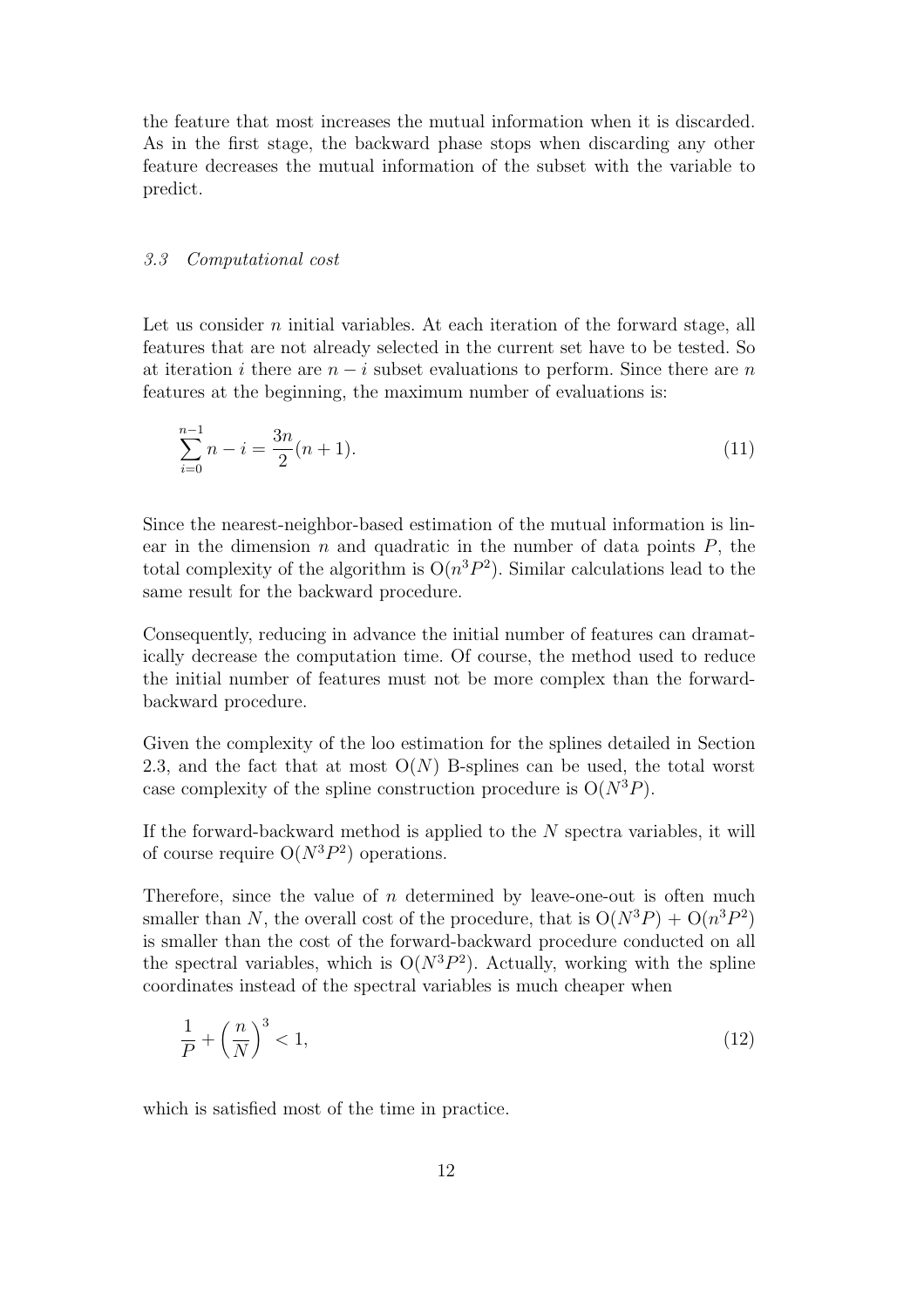### 4 Experimental results

The selection of variables with the mutual information criterion, after projection of the spectra on a basis of B-splines, leads to a prediction model that combines advantages in terms of performances and interpretability. In this section, the prediction methodology is first summarized, before describing the data sets on which experimental comparisons are performed.

# 4.1 Methodology

In order to asses the propositions contained in this paper, the proposed model is compared to reference ones; the models and comparison criteria are detailed in the following sections.

### 4.1.1 Proposed method

To achieve a good prediction of the output in a reasonable time as well as an interpretable determination of the wavelengths involved in the process, our method consists in the following steps:

- (1) Extraction of the B-spline coefficients for each spectrum. The number of B-splines is chosen by the leave-one-out procedure described in Section 2.4.
- (2) Selection of the B-spline coefficients through mutual information maximization (Section 3.1) and forward-backward search (Section 3.2).
- (3) Calculation of the wavelength ranges associated to the selected variables, as explained in Section 2.3, with  $\epsilon = 0.01$ .
- (4) Construction of a nonlinear model (Radial Basis Function Network) on the coefficients selected by the previous step.

A Radial Basis Function Network (RBFN) model is a weighted sum of Gaussian kernels (Powell, 1987). The prediction  $\hat{y}$  of y given x is computed as

$$
\hat{y} = \sum_{l=1}^{M} \lambda_l \cdot K(x, C_l, \sigma_l) + b,\tag{13}
$$

where

$$
K(x, C_l, \sigma_l) = \exp\left(-\left(\frac{\|x - C_l\|}{WSF \cdot \sigma_l}\right)^2\right).
$$
\n(14)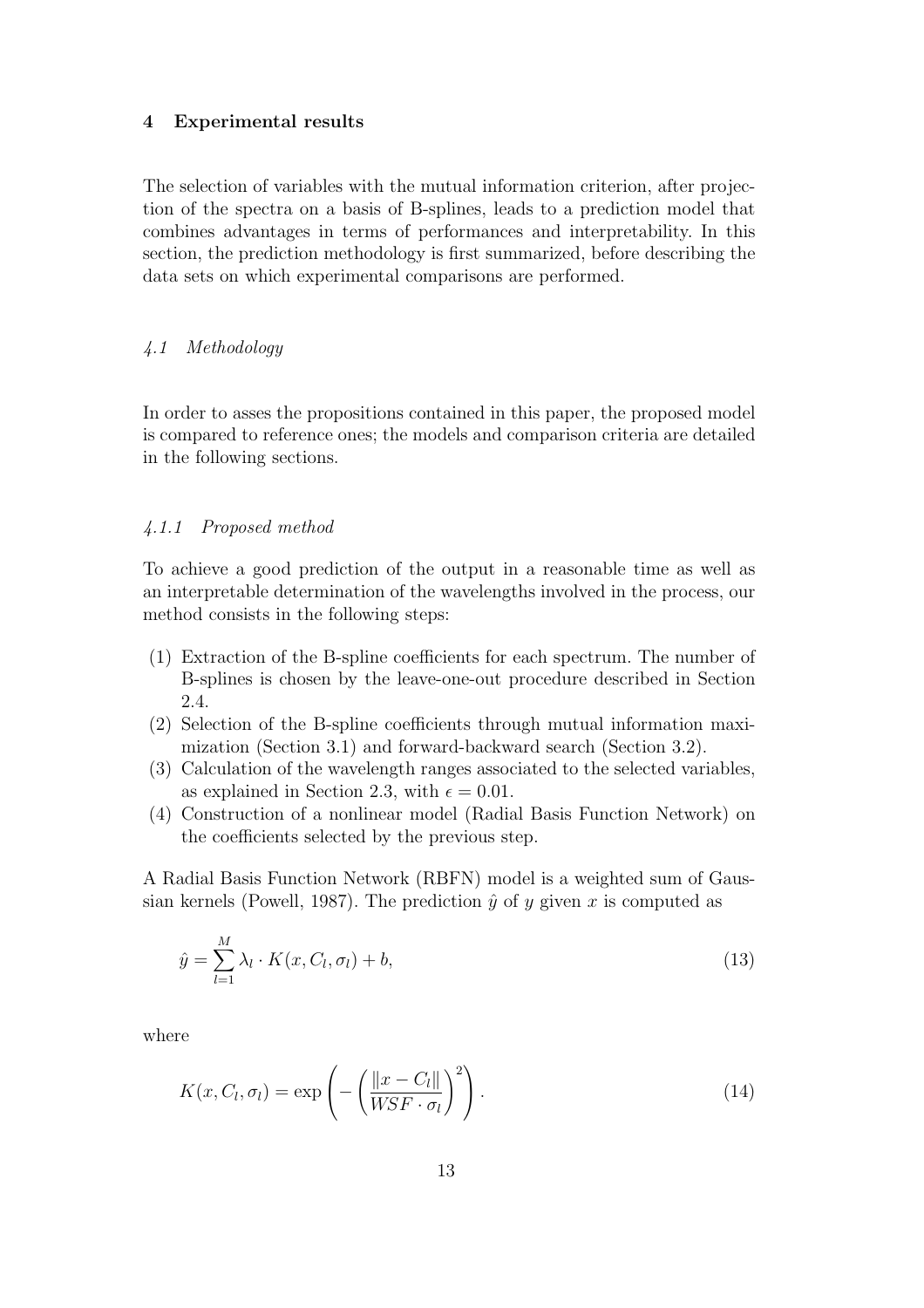The position of the centers  $C_l$  is determined by vector quantization (Powell, 1987), and the values of  $\sigma_l^2$  are set to the variance of the clusters identified by the vector quantization stage. The  $\lambda_l$  and b are fixed by linear regression, as described in (Benoudjit et al., 2004).

Both M and WSF are called meta parameters of the model and determine its complexity, hence its generalization capabilities. They are chosen so as to minimize the generalization error of the model.

The generalization error is estimated using a 3-fold cross validation technique. The learning set is split into three different sets of equal size. Each subset serves as a validation set, one at a time, while the other two sets are used to build the model. Although the population of each set is randomly chosen, the split is done so as to ensure that each set is representative of the distribution of the variable  $\bf{Y}$  to predict.

### 4.1.2 Reference methods

In order to assess the performances of the proposed method, its results are compared to the ones obtained by four different reference methods:

- to show the interest of the B-spline compression, we apply the variable selection method described in Section 3 directly to the original spectral variables (this is a simplified version of the variable selection method proposed in Rossi et al. (2006)). We build a RBFN on the selected variables, using the same procedure as the one used for the proposed method;
- to motivate the use of a nonlinear model, we also include the results of a standard linear regression (LR) built on the variables selected by the proposed method;
- we use linear reference models, namely a principal component regression (PCR) and a partial least squares regression (PLSR). The numbers of components in the PLS and in the PCR model are chosen with the same 3-fold cross-validation method used to choose the meta parameters of the nonlinear model.

The comparison of the models is done according to the Normalized Mean Squared Error (NMSE) they reach on an independent test set. The test set contains  $P_t$  spectra that were not used to build the models; the remaining  $P_t$ spectra are used to design the model; they form the learning set. When the optimal values for the meta parameters  $M$  and  $WSF$  have been determined by the 3-fold validation procedure explained above on the learning set, the final model is fit using all data from the learning set and the results of the model on the test set are reported.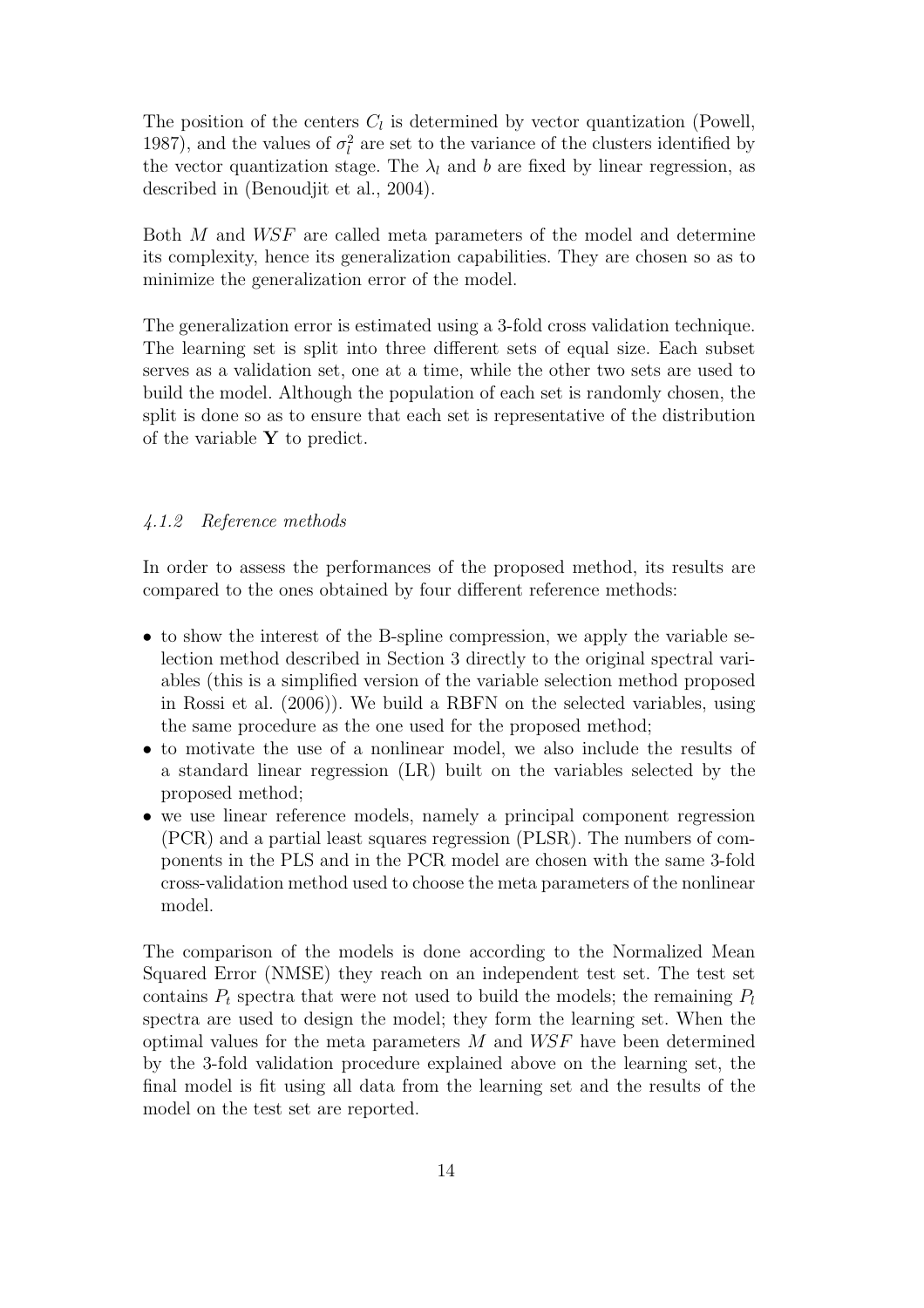The NMSE normalizes the mean squared error by the variance of the output:

$$
NMSE = \frac{1}{\text{Var}(\mathbf{Y})} \sum_{y \in \text{test set}}^{N} (y - \hat{y})^2.
$$
 (15)

where  $\hat{y}$  is the approximation of y by the model. The variance is estimated over the union of the learning and the test set.

Finally, we use a simple method to extract the wavelengths that play a significant role in the prediction of the target variable by the best linear model obtained with PCR or PLSR. The output of such a model can be written

$$
\hat{y} = \alpha_0 + \sum_{i=1}^{N} \alpha_i X_{w_i}^s,
$$
\n(16)

where  $X_{w_i}^s$  is a scaled version of the original input variable  $X_{w_i}$  (i.e.,  $X_{w_i}^s$  has zero mean and unit variance). As in section 2.3, we consider that wavelength  $w_i$  is important if  $|\alpha_i| > \epsilon \max_{1 \leq k \leq N} |\alpha_k|$ .

### 4.2 Data sets

The experiments are conducted on two different databases. The first one consists in spectra of fescue grass (shootout database) and the second one is a data set of NIR spectra of diesel fuels (diesel database).

The shootout database (see Figure 2) originates from a software contest organized at the International Diffuse Reflectance Conference <sup>2</sup> held in 1998 in Chambersburg, Pennsylvania, USA. It consists of scans and chemistry gathered from fescue grass (*Festuca elatior*). The grass was bred on soil medium with several nitrogen fertilization levels. The aim of the experiments was to try to find the optimum fertilization level to maximize production and minimize the consequences on the environment. In this context, the problem to address is the following: can NIR spectrometry measure the nitrogen content of the plants?

Although the scans were performed on both wet and dry grass samples, we only consider wet samples here (i.e. the scans were performed directly after harvesting). The data set contains 141 spectra (see Figure 2 for 20 of them) discretized to 1050 different wavelengths, from 400 to 2 498 nm. The nitrogen

 $\overline{2 \text{ http://www.idrc-chambersburg.org/index.htm}}$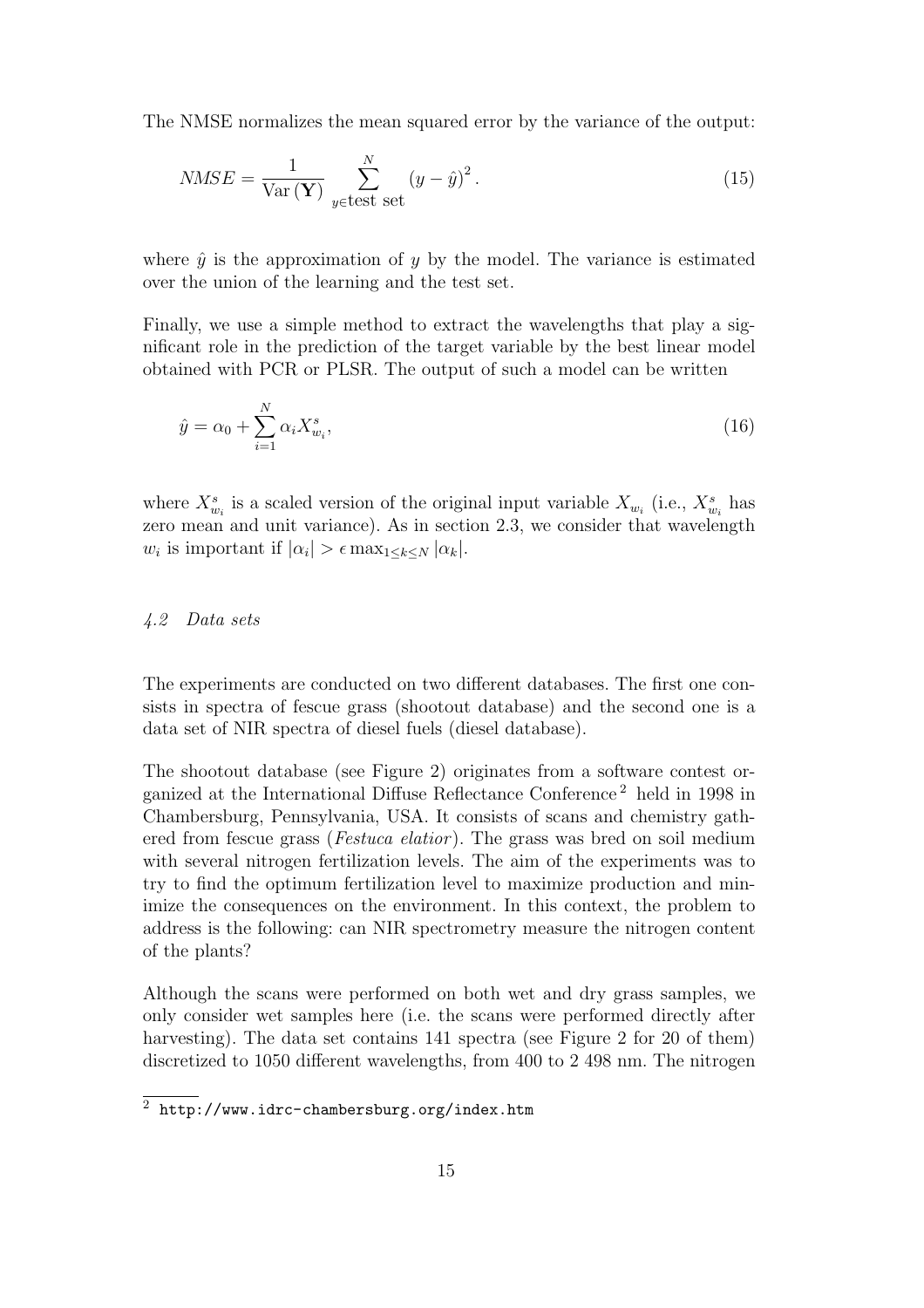

Fig. 2. Some spectra from the shootout database

level goes from 0.8 to 1.7 approximately. The data can be obtained from the Analytical Spectroscopy Research Group of the University of Kentucky<sup>3</sup>.

We have split randomly the data set into a test set containing 36 spectra and a training set with the remaining 105 spectra. The random split has been done in a way that roughly preserves the distribution of the target variable (the nitrogen level).

The diesel database (see Figure 3) was built by the Southwest Research Institute under a U.S. Army contract<sup>4</sup> (it can be obtained from Eigenvector Research Incorporated<sup>5</sup>). It consists of scans of approximately 250 diesel fuel samples. The research was conducted to develop instrumentation for fuel quality assessment on battle fields. The aim was to predict several quantities from the NIR analysis: density, total aromatics, kinematic viscosity, net heat of combustion, freezing temperature, cetane number, etc.

The database contains only summer fuels, and outliers were removed. We consider one of the most difficult prediction tasks of the set: to predict the cetane number (CN) of the fuel (ranging from 40 to 60). The corresponding data set contains 20 high leverage spectra (see Figure 3) and 225 low leverage spectra, the latter being separated into two subsets labeled a and b. As suggested by

 $\frac{3 \text{ http://kerouac.phparm.uky.edu/asrg/cnirs/shoot-out_1998/}}{3 \text{ http://kerouac.phparm.uky.edu/asrg/cnirs/shoot-out_1998/}}$ 

<sup>4</sup> http://www.swri.org/

<sup>5</sup> http://software.eigenvector.com/Data/SWRI/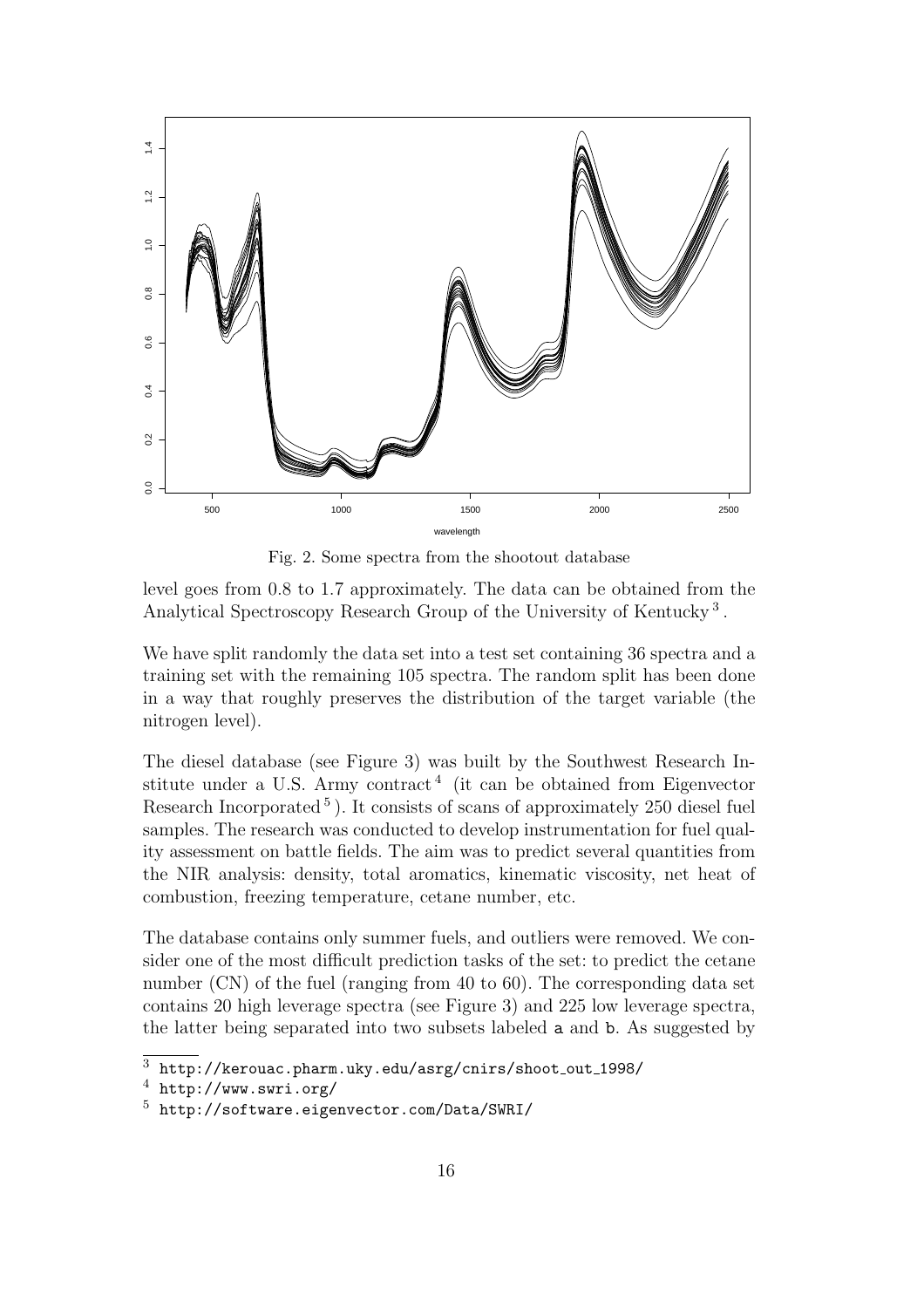

Fig. 3. High leverage spectra (after centering and reduction) from the Diesel database

the providers of the data, we have built a training set with the high leverage spectra and subset a of the low leverage spectra (this corresponds to 133 spectra). The test set is made of the low leverage spectra of subset b (it contains 112 spectra). All spectra range from 750 to 1550 nm, discretized into 401 wavelength values.

### 4.3 Results

The methodology proposed in this paper and the reference methods are applied on the two databases described in the previous section. The results are expressed in terms of Normalized Mean Squared Error (NMSE) with normalization variance calculated on the whole data set (learning and test).

The experiments have been conducted with Matlab. Mutual information calculation is performed with MILCA<sup>6</sup> (written in C). On the computation time point of view, it has been experimentally verified that running the variable selection method on the original spectral variables is one order of magnitude above running the same procedure on the B-spline coefficients. The selection of the optimal number of B-splines is of the same order of magnitude as the latter: both are measured in minutes on a standard personal computer, whereas

<sup>6</sup> The MILCA toolbox: http://www.fz-juelich.de/nic/cs/software/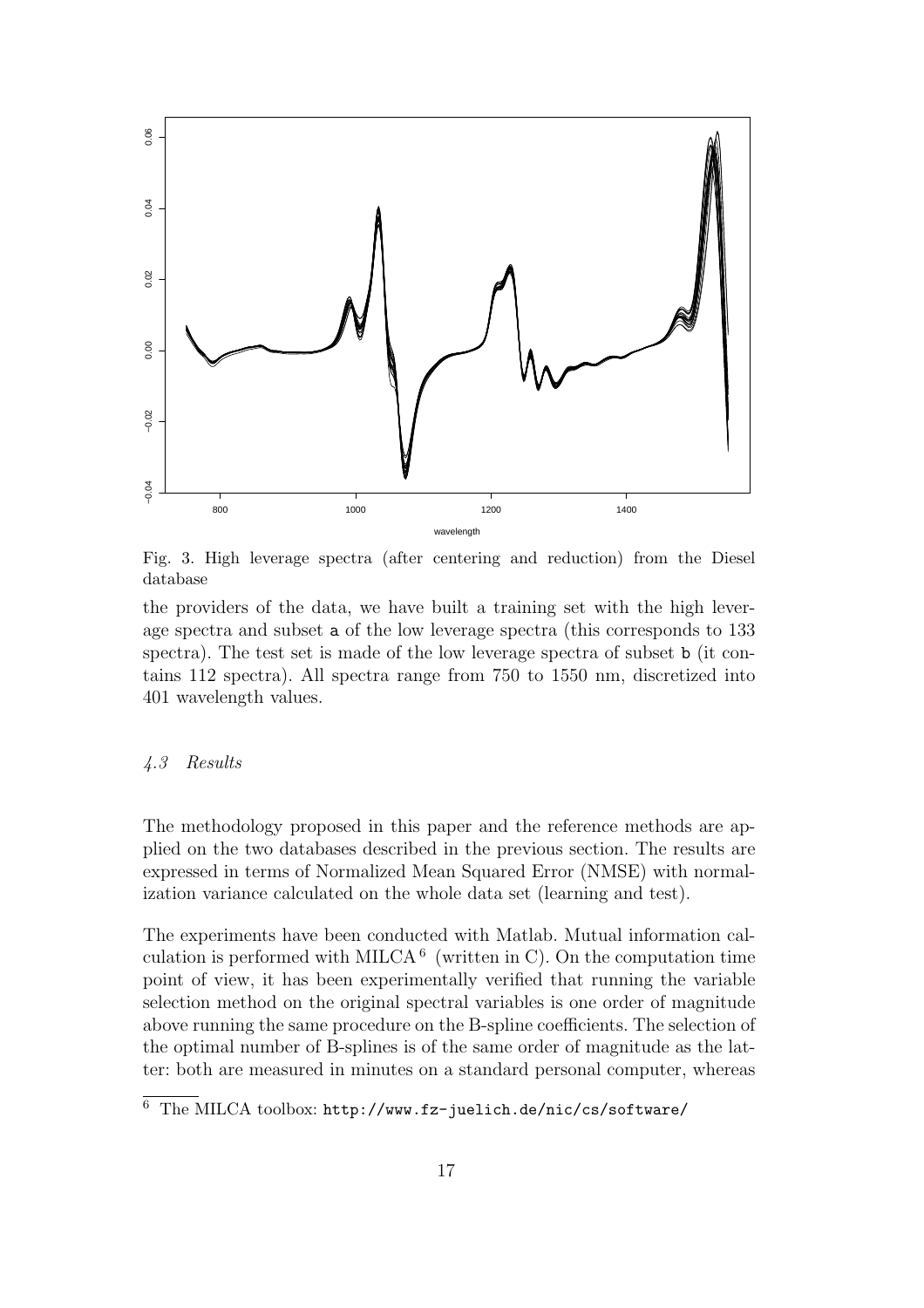running the forward backward procedure on the original variables takes several hours. Fitting the nonlinear model on the selected variables takes a negligible time.

### 4.3.1 Shootout database

The shootout database is quite challenging in terms of compression as spectra are described by 1050 variables. The leave-one-out error calculation leads to the selection of an optimal basis of 149 B-splines of order 5 (the optimal number of B-splines is chosen in [50, 500]).

The results on the test set (NMSE) for the studied methods are given in Table 1. The mutual information based selection method on the original spectra variables keeps only three of them: wavelengths 410, 414 and 720 nm (in the visible band). However, the performances of the nonlinear model constructed on those variables are quite low, especially compared to the results obtained by the proposed method. Therefore, the interpretation ability is less interesting than with the proposed method.

The 10 B-spline variables selected by maximization of the mutual information cannot be used to construct a linear model with performances comparable to the ones of the optimal linear models. On this problem, the nonlinear model constructed on those variables shows clearly the best performances (reflection spectroscopy, used in the shootout database, has frequently some nonlinear aspects).

| Method                  | Variables | NMSE (test)     |
|-------------------------|-----------|-----------------|
| PCR.                    | 10        | $1.5710^{-1}$   |
| <b>PLSR</b>             | 9         | $1.51\,10^{-1}$ |
| $MI + RBFN$             | 3         | $3.9110^{-1}$   |
| $B-Splines + MI + RBFN$ | 10        | $1.21\,10^{-1}$ |
| $B-Splines + MI + LR$   | 10        | $2.5910^{-1}$   |

Table 1

Normalized mean squared error on the test set for the nitrogen content prediction problem (shootout database)

While the mutual information maximization on the B-spline coefficients leads to the selection of 10 variables, the latter correspond to only three intervals of the original wavelength range: [400, 816], [874, 1118] and [2002, 2478]. Figure 4 represents the normalized coefficients used to compute the new variables. It appears clearly that only some of the original wavelengths are used.

The first wavelength range corresponds to the visible band (400 to 700 nm):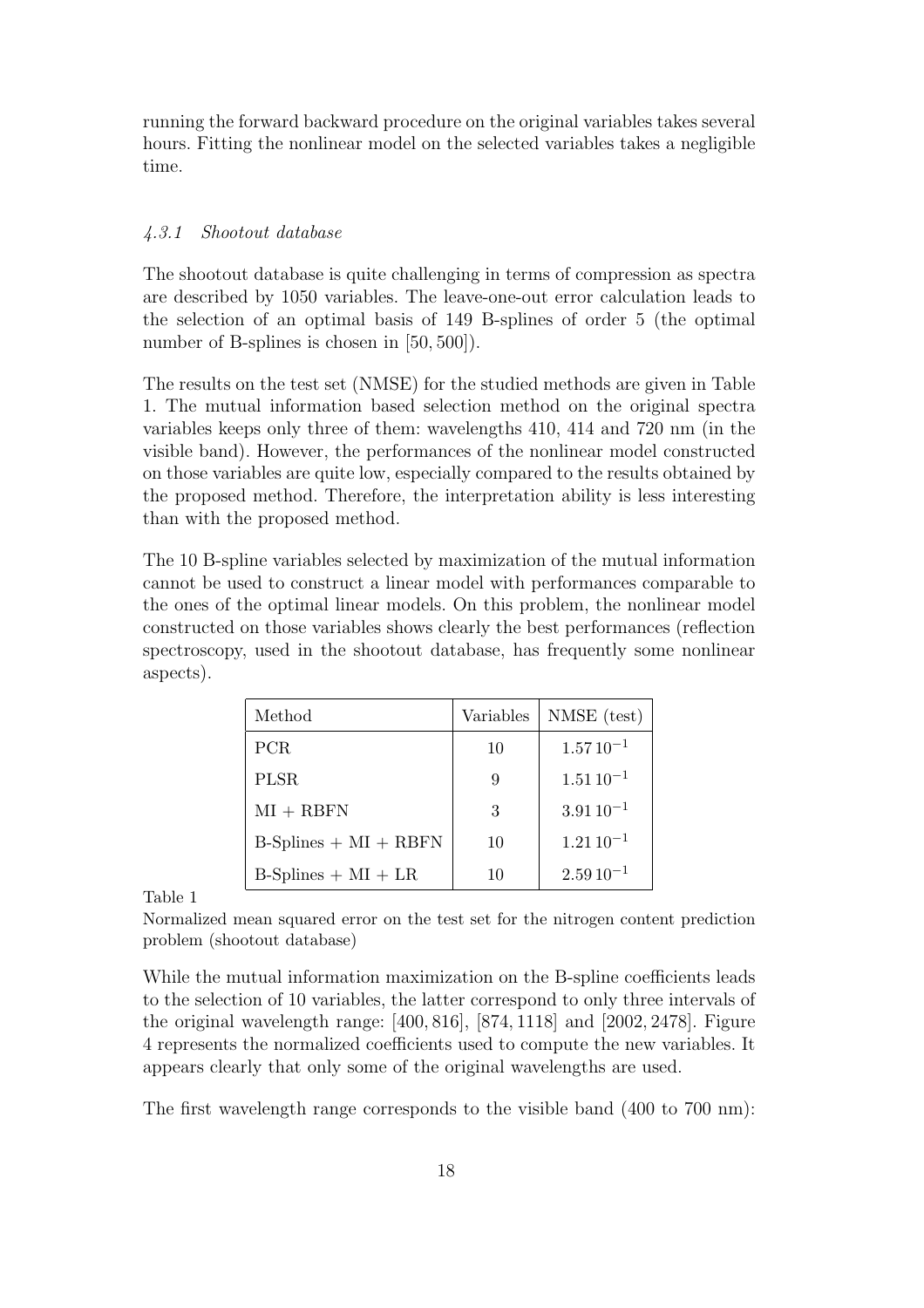

Fig. 4. Normalized absolute value of the coefficients used to compute the selected variables from the original spectral variables

this is natural as the color hue of the grass samples should be related to their nitrogen content. The last wavelength range is also related to absorption bands of nitrogen-hydrogen bonds. This wavelength range is not selected when we use the feature selection algorithm on the original variable (which retains only wavelengths in the visible range). The low performances of this alternate solution shows, as expected, that the visible spectrum is not sufficient to predict the nitrogen content of the sample.

It is not possible to select a few wavelength ranges from the linear model induced by the PLSR: only 17 weights out of 1050 are smaller than  $\epsilon = 0.01$ times the higher one in this linear model. As illustrated in Figure 5, the PLSR uses almost the full wavelength range. While the PLSR model (as well as the PCR one) gives acceptable predictions, no interpretation can be done: it seems that the model needs the full wavelength range to provide a value for the nitrogen content.

On this database, the proposed method allows us to obtain the best performances, to provide interpretability, and to reduce significantly the running time of the algorithm compared to a method where the projection on a basis of B-splines is not used.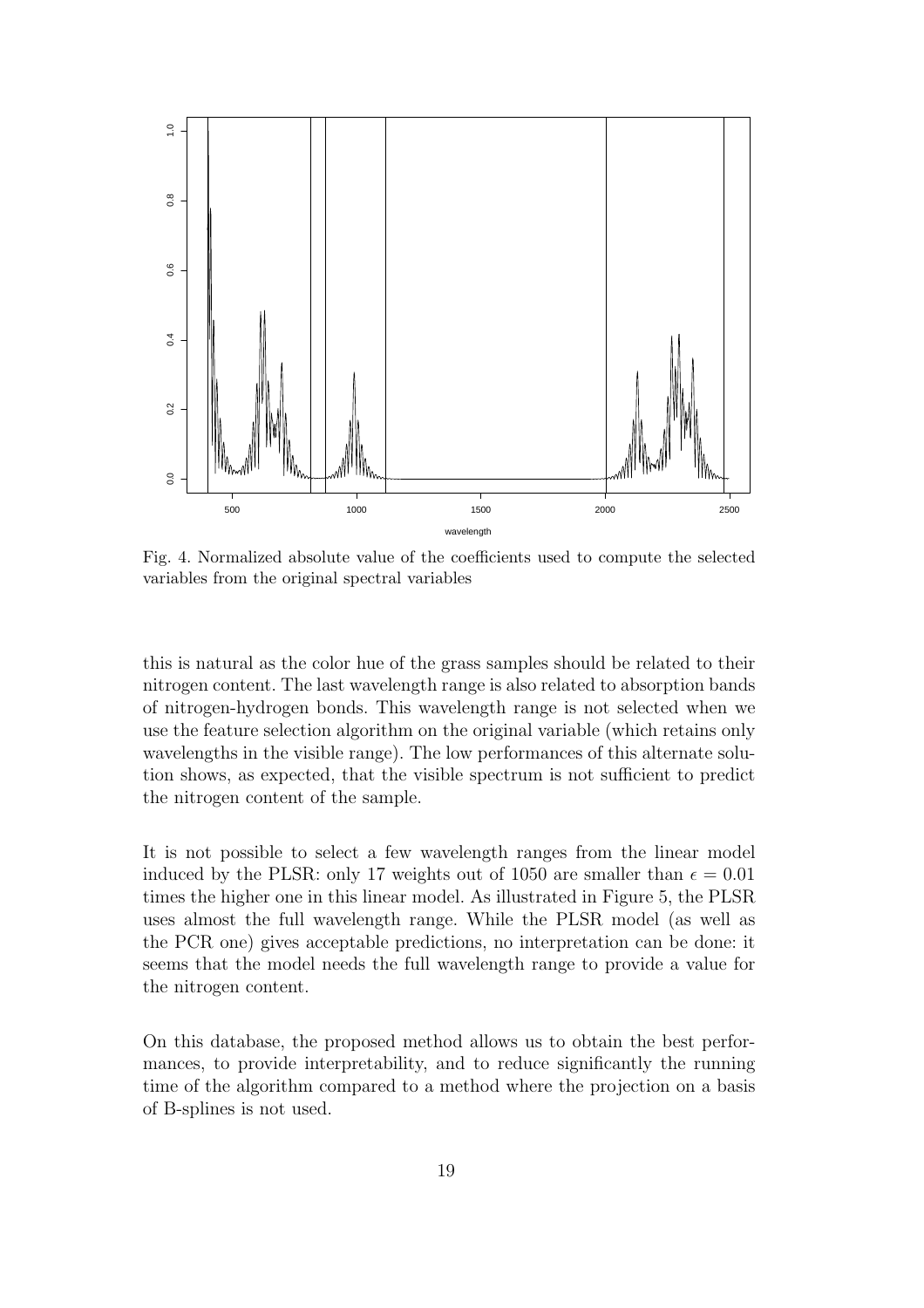

Fig. 5. Normalized absolute values of the coefficients of the linear model induced by PLSR

### 4.3.2 Diesel database

The second database corresponds to a less favorable setting for the proposed method: spectra are obtained by transmission spectroscopy that generally leads to linear relationship between the spectra and the target variable. Moreover, the use of less spectral variables  $(401)$  lowers the *a priori* compression possibilities. In fact, the leave-one-out procedure selects an optimal basis of 135 B-splines of order four (the number of B-splines is chosen in the interval [20, 200]). This corresponds to a reduction of approximately one third of the number of variables: the compression ratio is twice less important than in the case of the shootout database.

Results on the test set (NMSE) are given in Table 2. As expected, the results of the different models are quite similar, leading to the conclusion that the link between the cetane number and the spectrum is linear. Moreover, all models use a rather low number of features. The B-splines variable selected by mutual information corresponds to only three wavelength intervals: [816, 902], [954, 1102] and [1288, 1370]. The twelve original variables selected by the direct procedure correspond to the following wavelengths: 792, 794, 990, 1058, 1060, 1296, 1394, 1398, 1400, 1402, 1520, 1522.

Important variables for the PCR linear model form three intervals: [974, 1086], [1200, 1262] and [1486, 1550]. The total range of the intervals found by the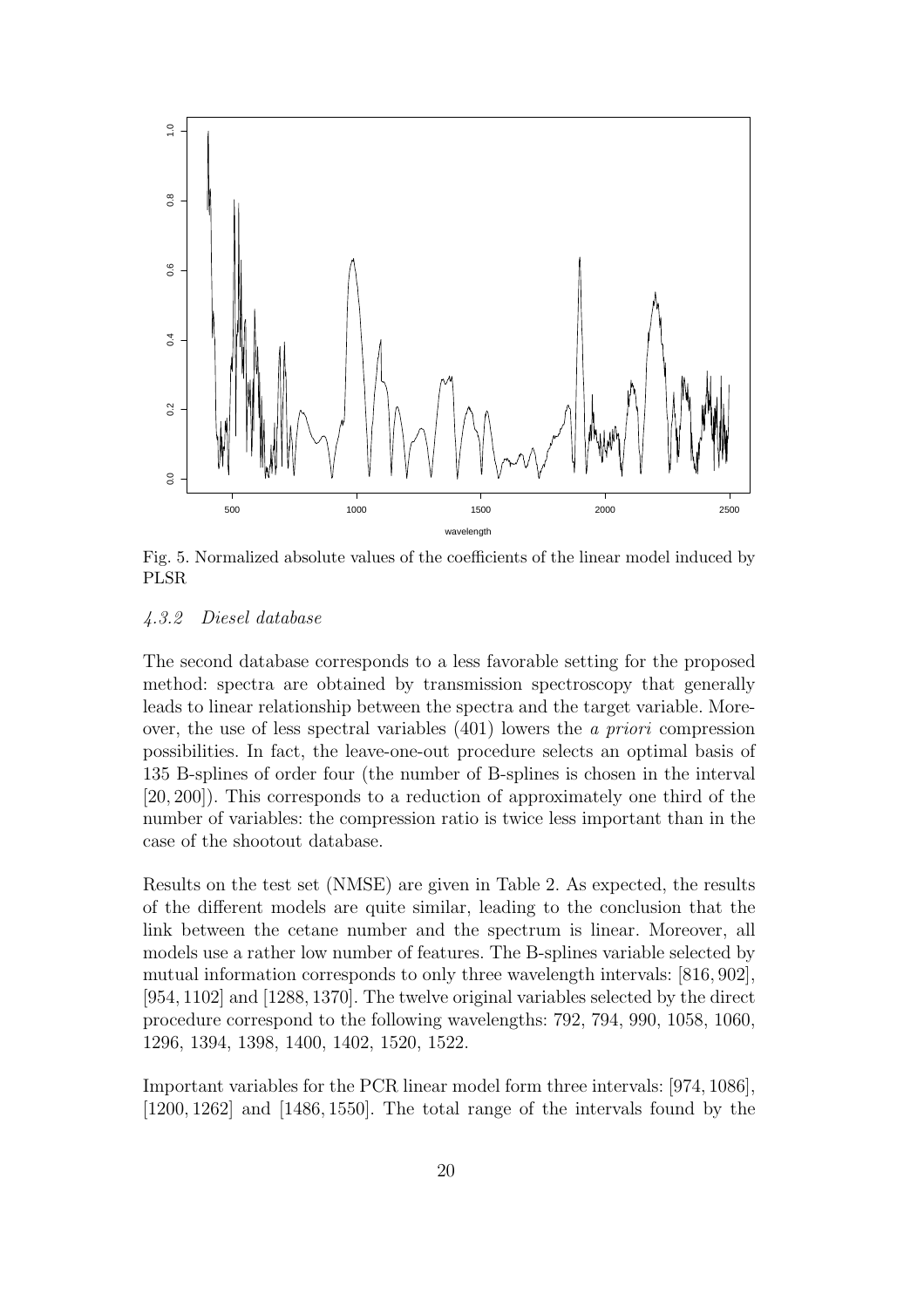| Method                  | Variables      | NMSE (test)     |
|-------------------------|----------------|-----------------|
| PCR.                    | 8              | $3.64\,10^{-1}$ |
| <b>PLSR</b>             | $\overline{4}$ | $3.6710^{-1}$   |
| $MI + RBFN$             | 12             | $4.3210^{-1}$   |
| $B-Splines + MI + RBFN$ |                | $3.75\,10^{-1}$ |
| $B-Splines + MI + LR$   |                | $3.9110^{-1}$   |

Table 2

Normalized mean squared error on the test set for the cetane number prediction problem (diesel database)

proposed method and by the PCR are of the same order of magnitude.

The results of the proposed method are comparable to the ones obtained by PCR, both in terms of prediction quality and for interpretation purpose: the wavelength ranges correspond in both cases to absorption bands of hydrocarbons whose combustibility explains the value of the cetane number. The main interest of the proposed method, in this case, is to reduce the variable selection time and to improve the quality of the selected variables compared to the mutual information based selection of original spectral variables.

The reasonable running time of the proposed method allows one to test it regardless of the potential improvements. The fact that the method behaves similarly as other ones, both in terms of prediction ability and interpretation, when the setting is a *priori* not advantageous for it, proves that the method may be used blindly in a wide range of circumstances.

# 4.3.3 Discussion

The results obtained on both data sets show that the computation times for the selection of variables are drastically reduced compared to a forwardbackward selection procedure carried out directly on the spectral variables. The whole procedure (B-splines representation, feature selection and nonlinear model construction) takes a few minutes on a standard personal computer: the proposed method is therefore very attractive as it can be tested quickly, even for data sets for which it has no particular reason to outperform linear methods. This is for example the case when the number of spectral variables is reasonable and/or when the spectrometric method is known to lead to linear dependency between the target variable and the spectrum, as in transmission spectroscopy.

Moreover, the proposed approach reaches similar levels of performances as the PLSR although it uses the information of far less variables. The variables that are used are furthermore grouped into consecutive segments, which can then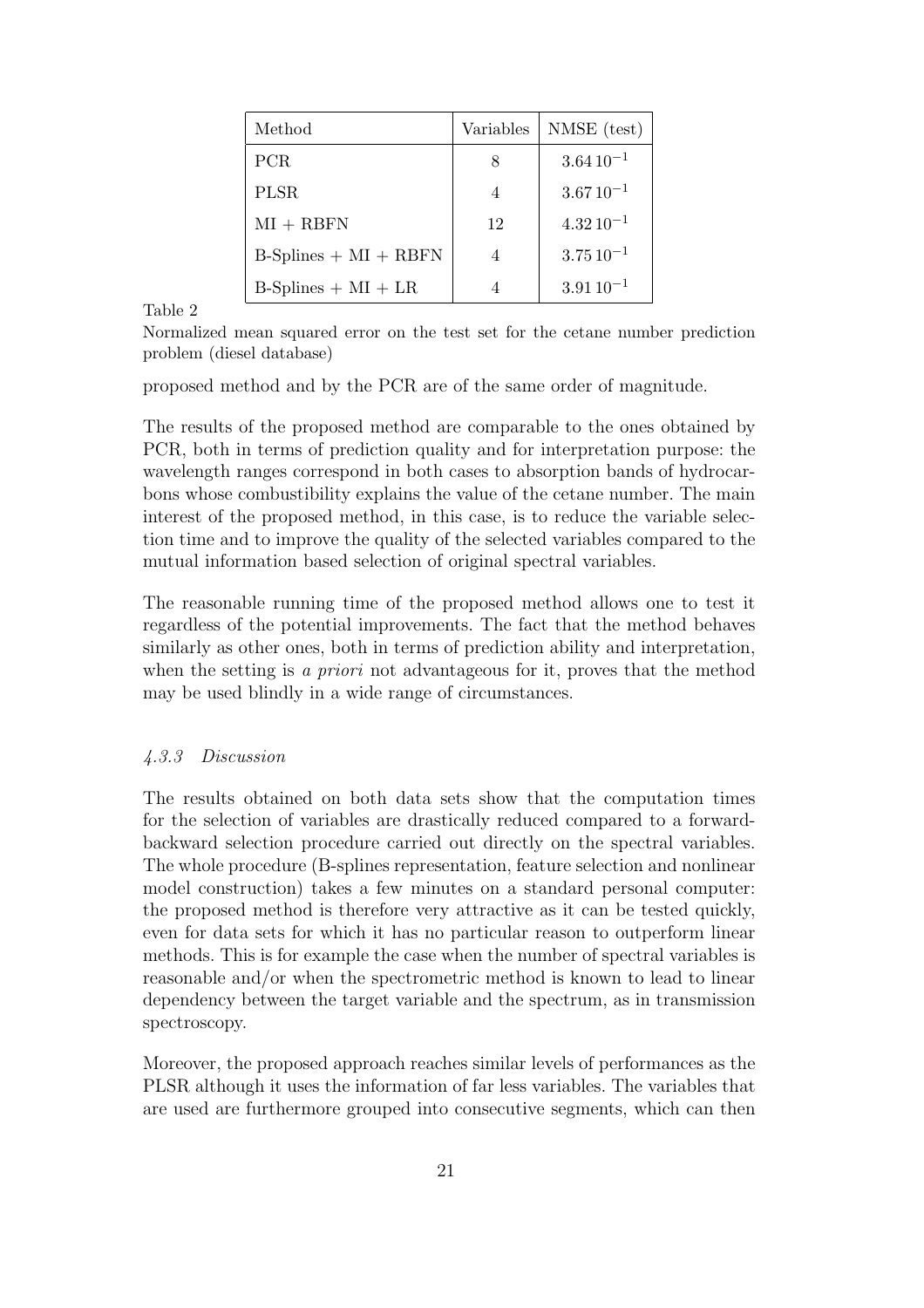easily be interpreted.

## 5 Conclusion

Estimating the relevance of spectral variables in a prediction problem is not an easy task. The PLSR approach allows scoring each variable by the influence they have on the PLS components. Unfortunately, a large number of variables are most of the time taken into account in each PLS component by the method, making the results difficult to interpret. An alternative is the selection of variables with a wrapper approach that uses the performances of the prediction model to score the variables. However, this method demands large amounts of computations, often rendering the task intractable. Furthermore, its results may sometimes be difficult to interpret because it may select a variable and discard another although they may be highly correlated and hence carry virtually the same information. To overcome these limitations, it is proposed to gather consecutive variables into groups and to use the forwardbackward selection method to select ranges of frequencies, instead of selecting individual spectral variables. This is done by means of a B-spline functional basis to describe the spectra. Each spectrum is described by a reduced set of new variables each one related to a range of frequencies. The set of new variables being much smaller than the original set of spectral variables, the computation load is drastically reduced; this renders the selection procedure feasible even when the spectra contain thousand or more spectral variables. Due to the localization properties of the B-splines, the new variables remains interpretable as they correspond to sub-ranges of the original wavelength interval. The experiments conducted on spectra obtained from fescue grass and from diesel fuel show that a nonlinear prediction model built on the reduced set of variables achieves similar performances as the PLSR model, although it uses the information from far less variables. In addition to reduced computation time and similar (sometimes better) performances, the method always uses a limited range of spectral variables, leading to an easy interpretation of the results.

### 6 Acknowledgment

M. Verleysen is Research Director of the Belgian F.N.R.S. (National Fund for Scientific Research). D. François is funded by a grant from the Belgian F.R.I.A. Part of this research result from the Belgian Program on Interuniversity Attraction Poles, initiated by the Belgian Federal Science Policy Office. The scientific responsibility rests with its authors.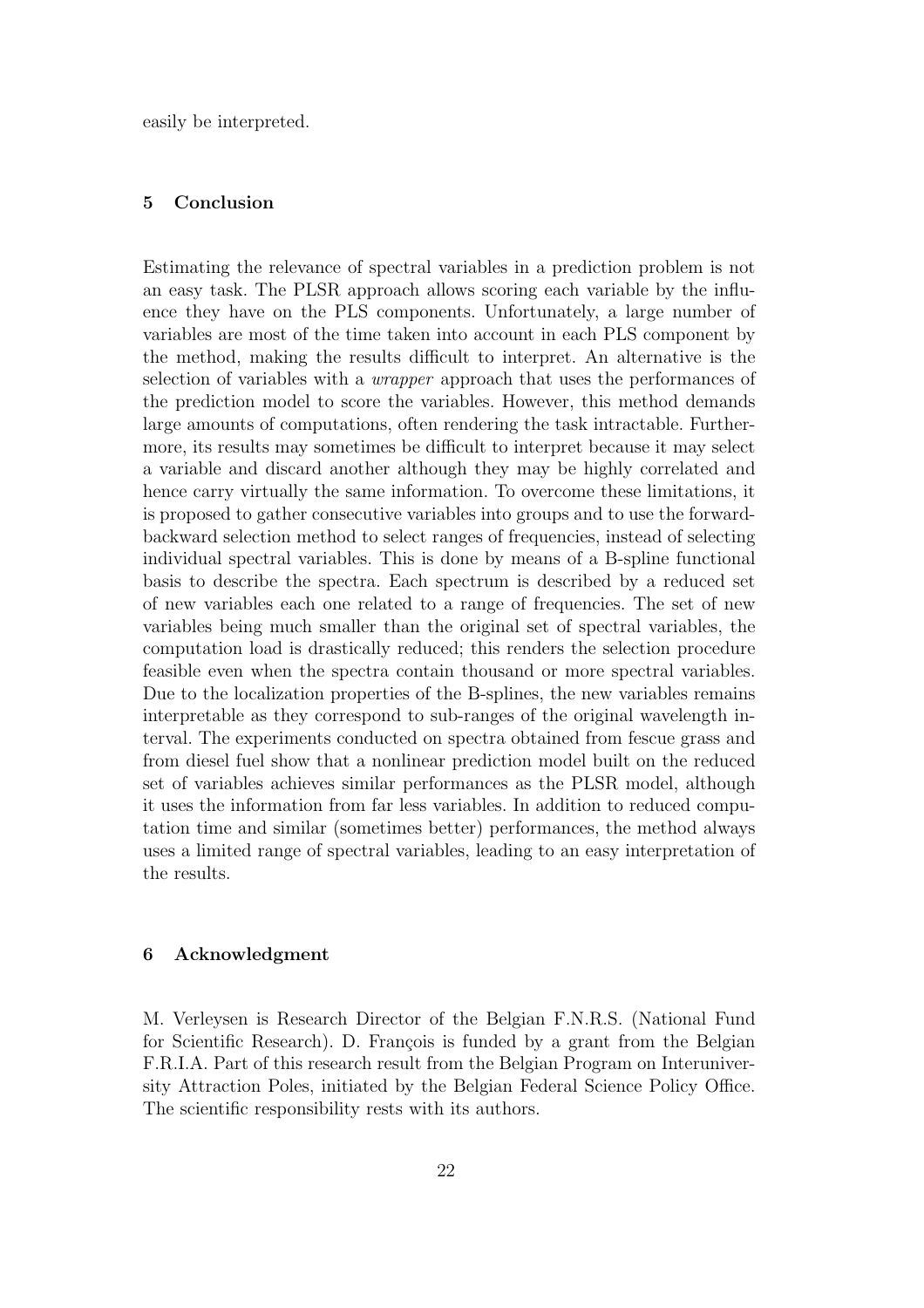The authors thank the anonymous referees for their valuable comments that helped improving this paper. The authors thank Prof. Robert A. Lodder, Prof. Fred McLure, and Dr. Barry M. Wise for providing details on the databases used in this paper.

### References

- Aha, D. W., Bankert, R. L., 1996. A comparative evaluation of sequential feature selection algorithms. In: Fisher, D., Lenz, H.-J. (Eds.), Learning from Data : AI and Statistics V. Springer-Verlag, Ch. 4, pp. 199–206.
- Alsberg, B. K., 1993. Representation of spectra by continuous functions. Journal of Chemometrics 7, 177–193.
- Alsberg, B. K., Kvalheim, O. M., January/February 1993. Compression of nth-order data arrays by b-splines. part 1: Theory. Journal of Chemometrics 7 (1), 61–73.
- Alsberg, B. K., Kvalheim, O. M., April 1994. Compression of three-mode data arrays by b-splines prior to three-mode principal component analysis (pca). Chemometrics and Intelligent Laboratory Systems 23 (1), 29–38.
- Alsberg, B. K., Nodland, E., Kvalheim, O. M., March/April 1994. Compression of nth-order data arrays by b-splines. part 2: Application to secondorder ft-ir spectra. Journal of Chemometrics 8 (2), 127–145.
- Battiti, R., 1994. Using the mutual information for selecting features in supervised neural net learning. IEEE Transactions on Neural Networks 5, 537–550.
- Benoudjit, N., François, D., Meurens, M., Verleysen, M., December 2004. Spectrophotometric variable selection by mutual information. Chemometrics and Intelligent Laboratory Systems 74 (2), 243–251.
- Blanco, M., Coello, J., Eustaquio, A., Iturriaga, H., Maspoch, S., 1999. Analytical control of pharmaceutical production steps by near 892 infrared reflectance spectroscopy. Anal. Chim. Acta 392 (2-3), 237–246.
- Blanco, M., Coello, J., Fraga, J. M. G., Iturriaga, H., Maspoch, S., Pagès, J., 1997. Determination of finishing oils in acrylic fibres by near-infrared reflectance spectrometry. The Analyst 122 (8), 777–781.
- Cover, T. M., Thomas, J., 1991. Elements of Information Theory. Wiley, New York.
- de Boor, C., 1978. A Practical Guide to Splines. Vol. 27 of Applied Mathematical Sciences. Springer.
- Kohavi, R., John, G. H., December 1997. Wrappers for feature selection. Artificial Intelligence 97 (1-2), 273–324.
- Kraskov, A., Stögbauer, H., Grassberger, P., 2004. Estimating mutual information. Physical Review E 69, 066138.
- Olsson, R. J. O., Karlsson, M., Moberg, L., September/December 1996. Compression of first-order spectral data using the b-spline zero compression